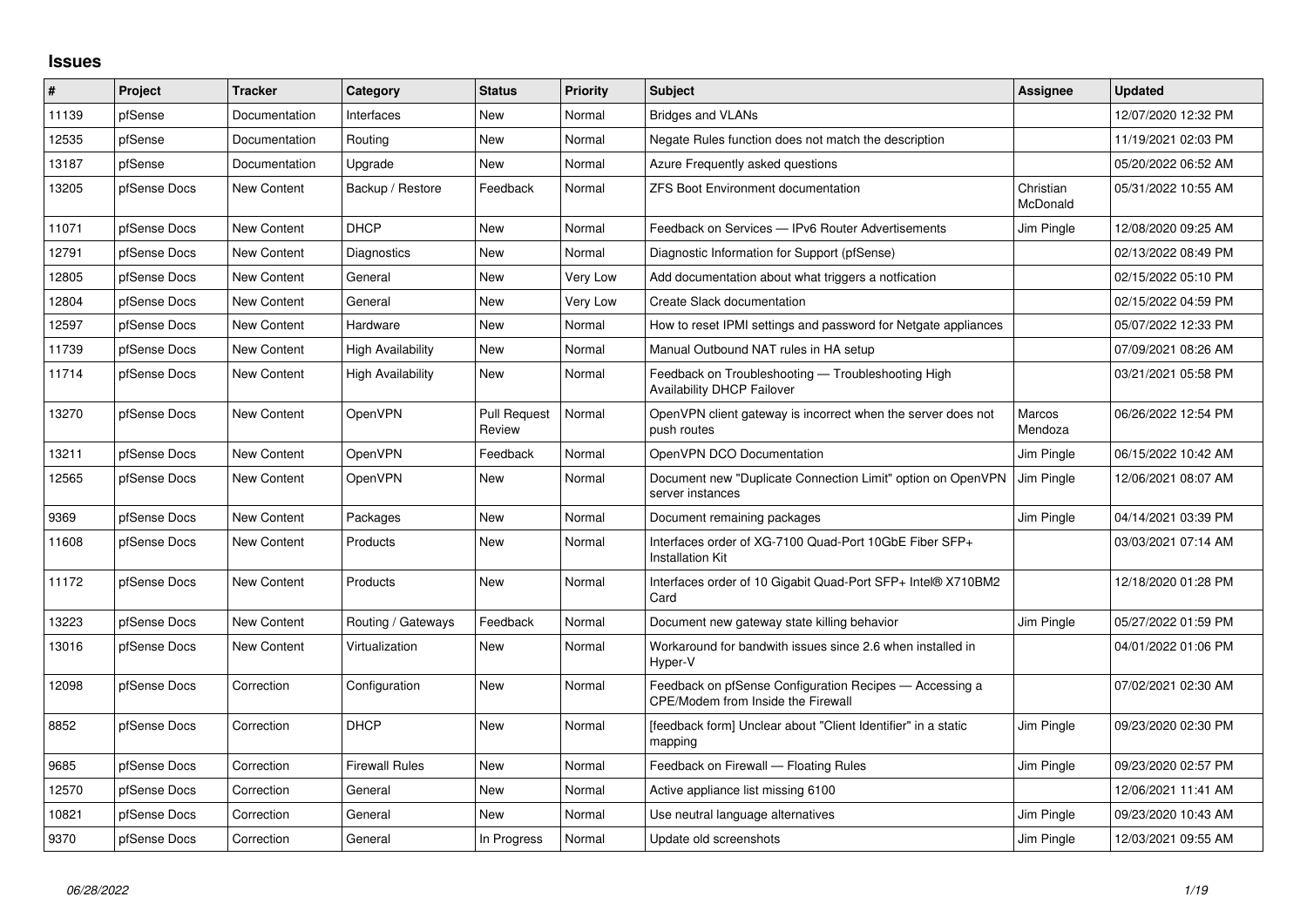| $\vert$ # | Project          | <b>Tracker</b> | Category                 | <b>Status</b>    | <b>Priority</b> | <b>Subject</b>                                                                                          | Assignee          | <b>Updated</b>      |
|-----------|------------------|----------------|--------------------------|------------------|-----------------|---------------------------------------------------------------------------------------------------------|-------------------|---------------------|
| 12861     | pfSense Docs     | Correction     | Hardware                 | New              | Normal          | pfSense hardware tuning guide references obsolete interface<br>loader variable & buffer limits          |                   | 02/23/2022 05:31 PM |
| 9454      | pfSense Docs     | Correction     | Interfaces               | New              | Low             | Feedback on IDS / IPS - Snort Suppression Lists                                                         | Jim Pingle        | 09/23/2020 02:44 PM |
| 12978     | pfSense Docs     | Correction     | Monitoring               | New              | Normal          | Correction to iftop section of Monitoring Bandwidth Usage                                               | Jim Pingle        | 03/23/2022 11:18 AM |
| 12400     | pfSense Docs     | Correction     | <b>NAT</b>               | <b>New</b>       | Normal          | NAT 1:1 documentation - multi-wan information                                                           |                   | 03/13/2022 12:53 PM |
| 11871     | pfSense Docs     | Correction     | Products                 | <b>New</b>       | Normal          | SG-2100 must be manually power cycled after installation                                                |                   | 10/07/2021 02:19 PM |
| 9310      | pfSense Docs     | Correction     | Products                 | New              | Normal          | Appliances with internal switch need the MAC Address section of<br>their Getting Started guides updated | Jim Pingle        | 09/23/2020 10:24 AM |
| 11195     | pfSense Docs     | Correction     | Recipes                  | New              | Normal          | Feedback on pfSense Configuration Recipes - Accessing a<br>CPE/Modem from Inside the Firewall           | Jim Pingle        | 12/30/2020 01:13 PM |
| 10924     | pfSense Docs     | Correction     | Recipes                  | New              | Normal          | Feedback on Virtualization - Virtualizing pfSense with VMware<br>vSphere / ESXi                         | Jim Pingle        | 09/23/2020 03:46 PM |
| 9608      | pfSense Docs     | Correction     | Recipes                  | <b>New</b>       | Low             | Feedback on Virtualization - Virtualizing pfSense with Hyper-V                                          | Jim Pingle        | 03/06/2021 04:29 PM |
| 9374      | pfSense Docs     | Correction     | Recipes                  | New              | Normal          | Feedback on Virtualization - Virtualizing pfSense with Hyper-V                                          | Jim Pingle        | 09/23/2020 02:40 PM |
| 11145     | pfSense Docs     | Correction     | Virtualization           | <b>New</b>       | Very Low        | Feedback on pfSense Configuration Recipes - Virtualizing<br>pfSense with Hyper-V                        | Jim Pingle        | 03/06/2021 04:14 PM |
| 10482     | pfSense Docs     | Correction     | Virtualization           | <b>New</b>       | Normal          | In AWS, Get System Log may not show output and Get Instance<br>Screenshot may need to be used           | Jim Pingle        | 04/20/2020 09:07 AM |
| 11067     | pfSense Docs     | Correction     | Wireless                 | <b>New</b>       | Normal          | Feedback on Wireless - Recommended Wireless Hardware                                                    | Jim Pingle        | 11/16/2020 07:17 AM |
| 9200      | pfSense Packages | Todo           | <b>ACME</b>              | New              | Normal          | Add DNS support for Google domain to Acme manager                                                       | Jim Pingle        | 02/15/2022 03:16 AM |
| 12782     | pfSense          | Todo           | Build / Release          | <b>New</b>       | Normal          | Disable compatibility flag                                                                              | <b>Brad Davis</b> | 05/17/2022 02:33 PM |
| 13229     | pfSense Docs     | Todo           | <b>Captive Portal</b>    | Feedback         | Normal          | Update documentation for IPFW to PF transition for Limiters and<br><b>Captive Portal</b>                | Jim Pingle        | 05/27/2022 03:04 PM |
| 2099      | pfSense          | Todo           | CARP                     | <b>New</b>       | Normal          | Remove "queue" from CARP traffic                                                                        |                   | 01/19/2012 10:59 AM |
| 13291     | pfSense Docs     | Todo           | Configuration            | New              | Low             | Notification documentation                                                                              |                   | 06/21/2022 10:22 AM |
| 12402     | pfSense Docs     | Todo           | Configuration            | New              | Normal          | Feedback on Configuration - Advanced Configuration Options<br>- Notifications                           |                   | 09/24/2021 12:46 AM |
| 5902      | pfSense          | Todo           | Configuration<br>Backend | New              | Normal          | Use a common place for default values                                                                   |                   | 08/13/2019 12:53 PM |
| 13268     | pfSense          | Todo           | Console Menu             | Ready To<br>Test | Normal          | columns don't align nicely in console with medium-long interface<br>names                               |                   | 06/12/2022 10:32 PM |
| 6390      | pfSense          | Todo           | Dashboard                | New              | Low             | Autoscale from Traffic Graph not correct size (big graphs)                                              |                   | 05/23/2016 01:38 PM |
| 11471     | pfSense Docs     | Todo           | Development              | New              | Low             | Feedback on Development - Developing Packages                                                           | Jim Pingle        | 02/19/2021 02:52 PM |
| 13250     | pfSense          | Todo           | DHCP (IPv4)              | New              | Very Low        | Clean up DHCP Server option language                                                                    | Jim Pingle        | 06/06/2022 07:32 AM |
| 12883     | pfSense Docs     | Todo           | <b>DNS</b>               | New              | Normal          | Feedback on Services - DNS Resolver - Host Overrides                                                    |                   | 02/28/2022 07:54 PM |
| 12063     | pfSense Docs     | Todo           | Dynamic DNS              | New              | Normal          | Feedback on Services - Dynamic DNS - Configuring RFC<br>2136 Dynamic DNS updates                        |                   | 06/18/2021 06:24 PM |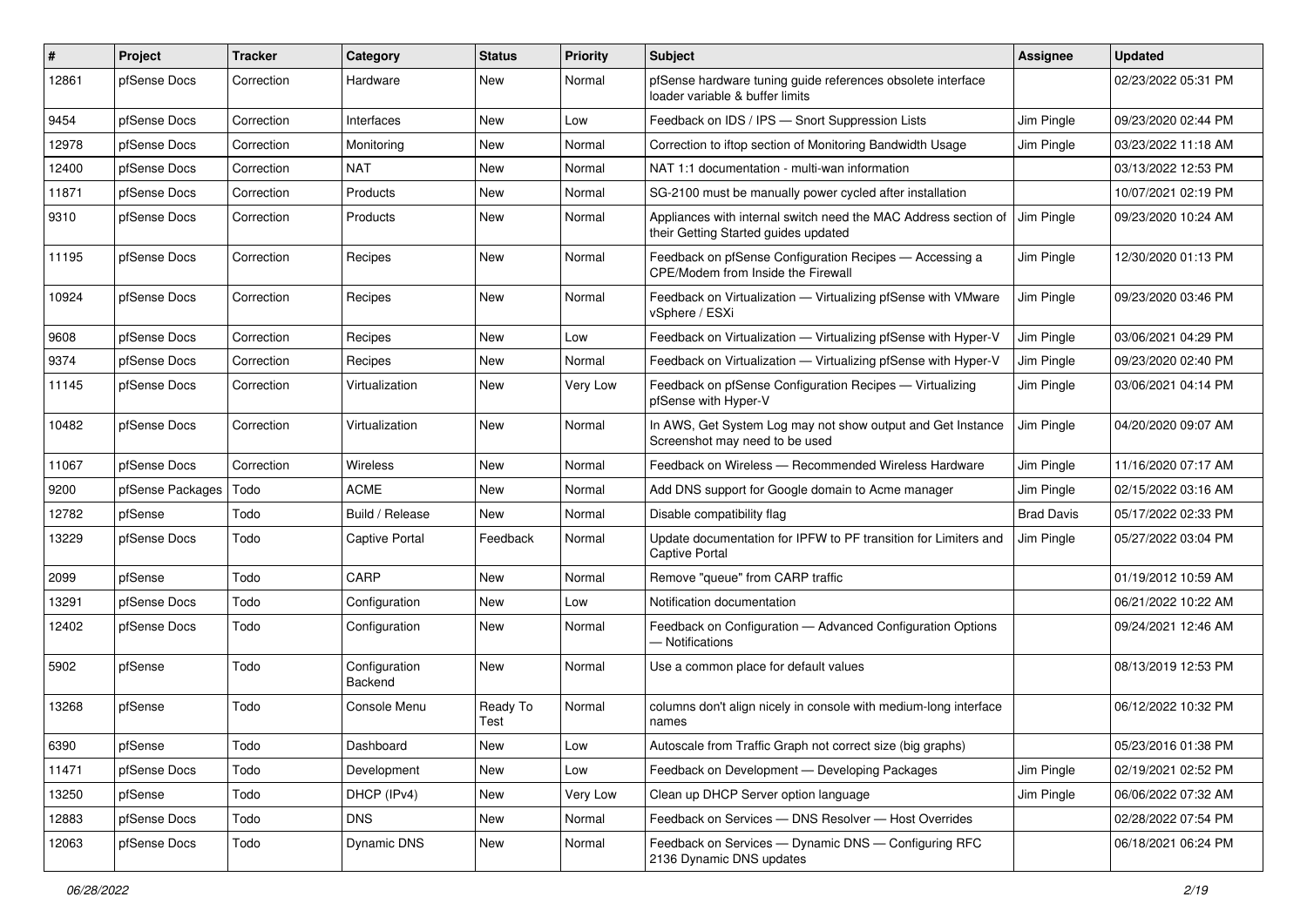| #     | <b>Project</b>   | <b>Tracker</b> | Category                      | <b>Status</b>                 | Priority | <b>Subject</b>                                                                                              | Assignee     | <b>Updated</b>      |
|-------|------------------|----------------|-------------------------------|-------------------------------|----------|-------------------------------------------------------------------------------------------------------------|--------------|---------------------|
| 13020 | pfSense Docs     | Todo           | <b>Firewall Rules</b>         | <b>New</b>                    | Normal   | easyrule command documentation should document permissible<br>wildcards                                     | Jim Pingle   | 04/04/2022 08:01 AM |
| 12770 | pfSense Docs     | Todo           | <b>Firewall Rules</b>         | <b>Pull Request</b><br>Review | Normal   | Feedback on Firewall — Configuring firewall rules                                                           |              | 06/27/2022 07:42 AM |
| 12268 | pfSense Docs     | Todo           | <b>Firewall Rules</b>         | New                           | Normal   | Feedback on Firewall - Aliases                                                                              |              | 08/17/2021 12:55 AM |
| 8743  | pfSense          | Todo           | Gateways                      | <b>New</b>                    | Low      | Gateway Groups page should list gateways in tier order                                                      |              | 08/14/2019 12:16 PM |
| 12214 | pfSense Docs     | Todo           | General                       | New                           | Low      | Connect to WebGui.                                                                                          |              | 08/05/2021 04:39 AM |
| 12427 | pfSense Packages | Todo           | haproxy                       | <b>New</b>                    | Normal   | ha-proxy: action order in the GUI is not keeped in the resulting<br>ha-proxy configuration                  |              | 10/06/2021 07:02 AM |
| 12354 | pfSense Packages | Todo           | haproxy                       | Feedback                      | High     | Update haproxy-devel to mitigate CVE-2021-40346                                                             | Viktor Gurov | 05/12/2022 08:50 AM |
| 12659 | pfSense Docs     | Todo           | Hardware                      | New                           | Normal   | Feedback on Hardware - Hardware Tuning and<br>Troubleshooting - Flow Control for ix                         |              | 01/16/2022 10:22 AM |
| 12461 | pfSense Docs     | Todo           | Hardware                      | New                           | Normal   | Improve macOS Serial Command Instructions                                                                   |              | 10/15/2021 03:47 PM |
| 12237 | pfSense Docs     | Todo           | Hardware                      | New                           | Normal   | Feedback on Hardware - Hardware Tuning and<br>Troubleshooting                                               |              | 08/10/2021 03:13 AM |
| 12411 | pfSense Docs     | Todo           | <b>High Availability</b>      | New                           | Normal   | Feedback on High Availability - pfSense XML-RPC Config Sync<br>Overview                                     |              | 09/29/2021 10:39 AM |
| 13108 | pfSense Docs     | Todo           | Installation / Upgrades   New |                               | Normal   | ZFS filesystem implications                                                                                 | Jim Pingle   | 04/27/2022 03:18 PM |
| 12367 | pfSense          | Todo           | Installer                     | <b>New</b>                    | Normal   | ZFS: Do not show memstick disk on target list                                                               |              | 09/13/2021 07:37 AM |
| 12176 | pfSense          | Todo           | Interfaces                    | <b>Pull Request</b><br>Review | Normal   | Hide WireGuard interfaces on appropriate pages                                                              |              | 08/11/2021 12:52 AM |
| 12787 | pfSense Docs     | Todo           | <b>IPsec</b>                  | New                           | Normal   | Feedback on pfSense Configuration Recipes - Routing Internet<br>Traffic Through a Site-to-Site IPsec Tunnel |              | 02/11/2022 11:28 PM |
| 11622 | pfSense Docs     | Todo           | <b>IPsec</b>                  | New                           | Normal   | Update pfSense VPC VPN Configuration Wizard docs                                                            |              | 03/04/2021 09:36 AM |
| 7411  | pfSense Packages | Todo           | ladvd                         | <b>New</b>                    | Low      | LADVD Devices not wide enough                                                                               |              | 10/22/2017 05:04 AM |
| 1940  | pfSense          | Todo           | Logging                       | <b>New</b>                    | Normal   | Integrate rSyslogd                                                                                          |              | 07/06/2018 02:11 PM |
| 12806 | pfSense Packages | Todo           | node exporter                 | New                           | Normal   | Update node exporter to 1.3.1                                                                               |              | 02/15/2022 05:26 PM |
| 13306 | pfSense Packages | Todo           | Nut                           | New                           | Normal   | Update NUT to version 2.8.0 to match FreeBSD Packages                                                       | Denny Page   | 06/27/2022 10:45 AM |
| 13189 | pfSense Plus     | Todo           | <b>OpenVPN</b>                | Feedback                      | Normal   | Input validation should reject the combination of DCO and P2P<br>mode                                       | Jim Pingle   | 05/26/2022 10:50 AM |
| 12980 | pfSense Docs     | Todo           | <b>OpenVPN</b>                | Feedback                      | Normal   | Add warnings against OpenVPN Shared Key mode                                                                | Jim Pingle   | 03/24/2022 02:11 PM |
| 13255 | pfSense Packages | Todo           | OpenVPN Client<br>Export      | New                           | Normal   | Set PKCS#12 algorithm when exporting OpenVPN ZIP or<br>Windows bundles                                      | Jim Pingle   | 06/08/2022 10:37 AM |
| 12243 | pfSense          | Todo           | Package System                | <b>New</b>                    | Normal   | Implement "plugin interfaces()"                                                                             |              | 02/07/2022 03:50 AM |
| 12457 | pfSense Docs     | Todo           | Packages                      | New                           | Very Low | Add UPS Configuration Recipes for apcupsd and nut UPS<br>Packages with Common Brand Units                   |              | 10/18/2021 08:37 AM |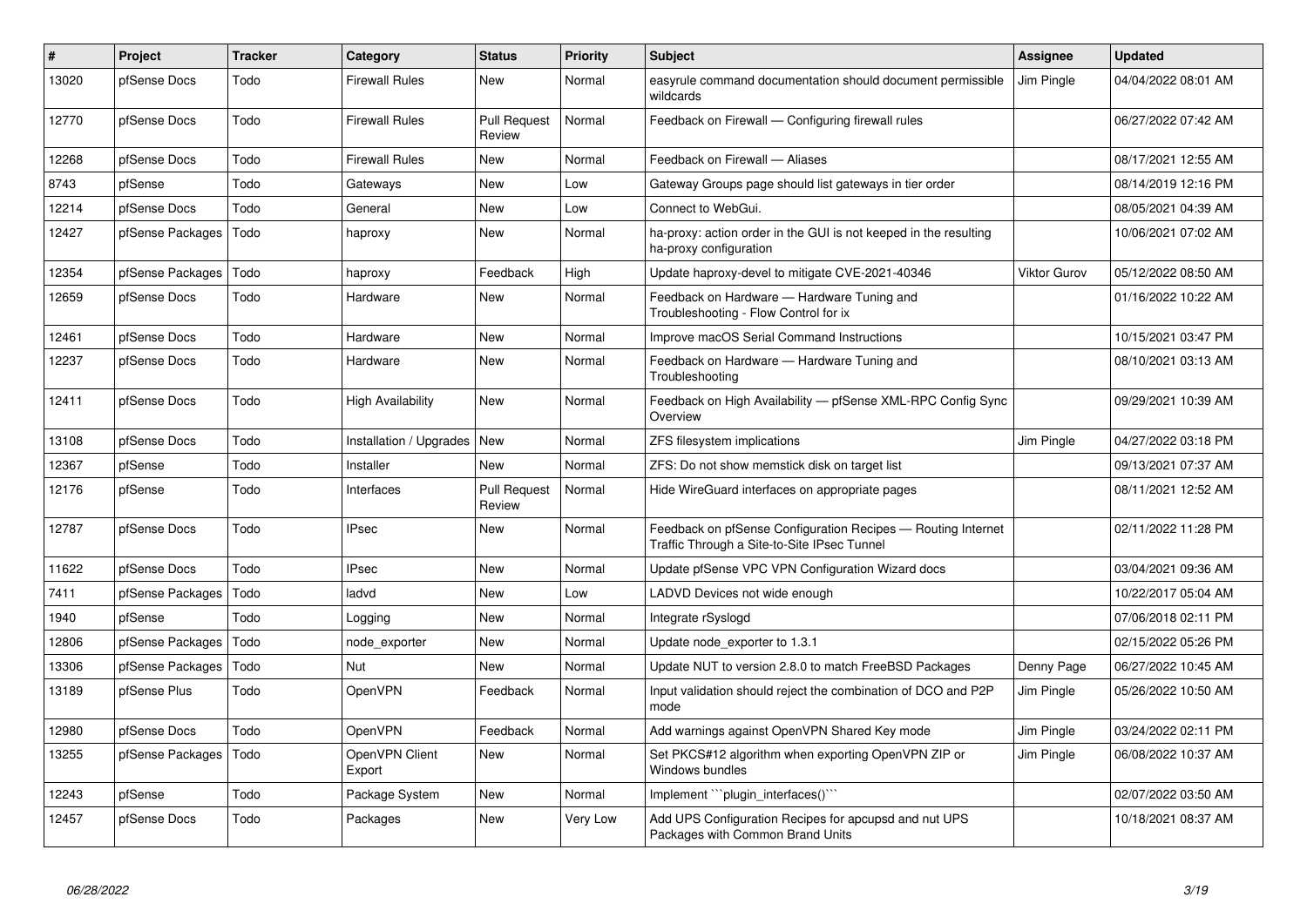| $\sharp$ | Project          | <b>Tracker</b> | Category                     | <b>Status</b>                 | Priority | <b>Subject</b>                                                                             | Assignee                              | <b>Updated</b>      |
|----------|------------------|----------------|------------------------------|-------------------------------|----------|--------------------------------------------------------------------------------------------|---------------------------------------|---------------------|
| 12395    | pfSense Docs     | Todo           | Packages                     | New                           | Normal   | Feedback on Packages - FRR Package - Border Gateway<br>Protocol - BGP Required Information |                                       | 09/21/2021 04:32 PM |
| 11944    | pfSense Docs     | Todo           | Packages                     | New                           | Normal   | Feedback on Packages - FRR Package - Bidirectional<br><b>Forwarding Detection</b>          |                                       | 05/21/2021 12:57 AM |
| 11648    | pfSense Docs     | Todo           | Packages                     | New                           | Normal   | Feedback on Packages - AWS VPC Wizard - pfSense Plus<br><b>Configuration Details</b>       |                                       | 03/10/2021 06:30 AM |
| 12351    | pfSense Packages | Todo           | pfBlockerNG                  | Feedback                      | Normal   | Remove non-functional feeds                                                                | <b>Viktor Gurov</b>                   | 02/04/2022 02:29 PM |
| 13236    | pfSense Docs     | Todo           | Products                     | New                           | Normal   | Document link speed limitations with igc and ix on 6100/4100                               |                                       | 05/31/2022 05:53 PM |
| 12162    | pfSense Docs     | Todo           | Products                     | New                           | Normal   | Add "usb reset" as possible solution for non-booting flash drives<br>on the SG-1100        |                                       | 10/07/2021 02:19 PM |
| 1521     | pfSense          | Todo           | Routing                      | New                           | Normal   | Investigate FreeBSD route metric support for future versions                               |                                       | 05/12/2011 11:28 AM |
| 12865    | pfSense Packages | Todo           | <b>RRD Summary</b>           | Feedback                      | Normal   | RRD Summary improvements                                                                   | Viktor Gurov                          | 03/04/2022 12:20 PM |
| 13058    | pfSense          | Todo           | Rules / NAT                  | New                           | Normal   | Add static routes and directly connected networks back to policy<br>route negation rules   |                                       | 04/13/2022 08:05 AM |
| 12717    | pfSense Packages | Todo           | Squid                        | New                           | Normal   | Squid 5.x Branch                                                                           |                                       | 01/25/2022 06:24 PM |
| 6752     | pfSense Packages | Todo           | <b>Status Traffic Totals</b> | New                           | Low      | Traffic Totals Data Summary Graph                                                          | <b>Jared Dillard</b>                  | 11/08/2017 08:58 AM |
| 10199    | pfSense          | Todo           | Translations                 | New                           | Very Low | Improve Spanish translation interface                                                      | Aluisco Miguel<br>Ricardo<br>Mastrapa | 01/22/2020 09:22 AM |
| 10464    | pfSense          | Todo           | Upgrade                      | New                           | Low      | Disallow package updates when a system update is available                                 |                                       | 04/21/2022 12:39 PM |
| 33       | pfSense          | Todo           | User Manager /<br>Privileges | New                           | Normal   | L2TP users integration with user manager                                                   |                                       | 02/06/2016 04:53 AM |
| 32       | pfSense          | Todo           | User Manager /<br>Privileges | <b>New</b>                    | Normal   | PPPoE Server users integration with user manager                                           |                                       | 02/06/2016 04:53 AM |
| 12459    | pfSense          | Todo           | <b>Virtual IP Addresses</b>  | New                           | Normal   | Add IP Alias subnet input validation                                                       |                                       | 10/15/2021 09:35 AM |
| 13159    | pfSense          | Todo           | Web Interface                | New                           | Very Low | Decrease distance between img-buttons in webGUI to eliminate<br>mistake entry              |                                       | 05/14/2022 06:52 AM |
| 12431    | pfSense          | Todo           | Web Interface                | <b>Pull Request</b><br>Review | Normal   | GUI pages should use "POST" for AJAX calls, not "GET"                                      | <b>Viktor Gurov</b>                   | 05/17/2022 02:20 PM |
| 12025    | pfSense          | Todo           | Web Interface                | New                           | Very Low | Add 1:1 Validation to Notify Someone They are 1:1 NAT'ing an<br><b>Interface Address</b>   |                                       | 06/11/2021 10:05 AM |
| 11508    | pfSense          | Todo           | Web Interface                | <b>Pull Request</b><br>Review | Low      | Update SimplePie to to v1.5.6                                                              |                                       | 02/23/2021 07:23 AM |
| 8270     | pfSense          | Todo           | Web Interface                | New                           | Very Low | Fix grammatically erroneous repetition                                                     |                                       | 01/11/2018 08:19 AM |
| 7385     | pfSense          | Todo           | Web Interface                | New                           | Normal   | Sanitize PHP includes                                                                      |                                       | 08/13/2019 03:22 PM |
| 6727     | pfSense          | Todo           | Web Interface                | New                           | Very Low | Missing file apple-touch-icon-precomposed.png?                                             | Jared Dillard                         | 08/18/2016 02:10 PM |
| 6697     | pfSense          | Todo           | Web Interface                | New                           | Low      | White squares around the numeric values in the Status / Queues<br>page                     | Jared Dillard                         | 08/15/2016 03:19 AM |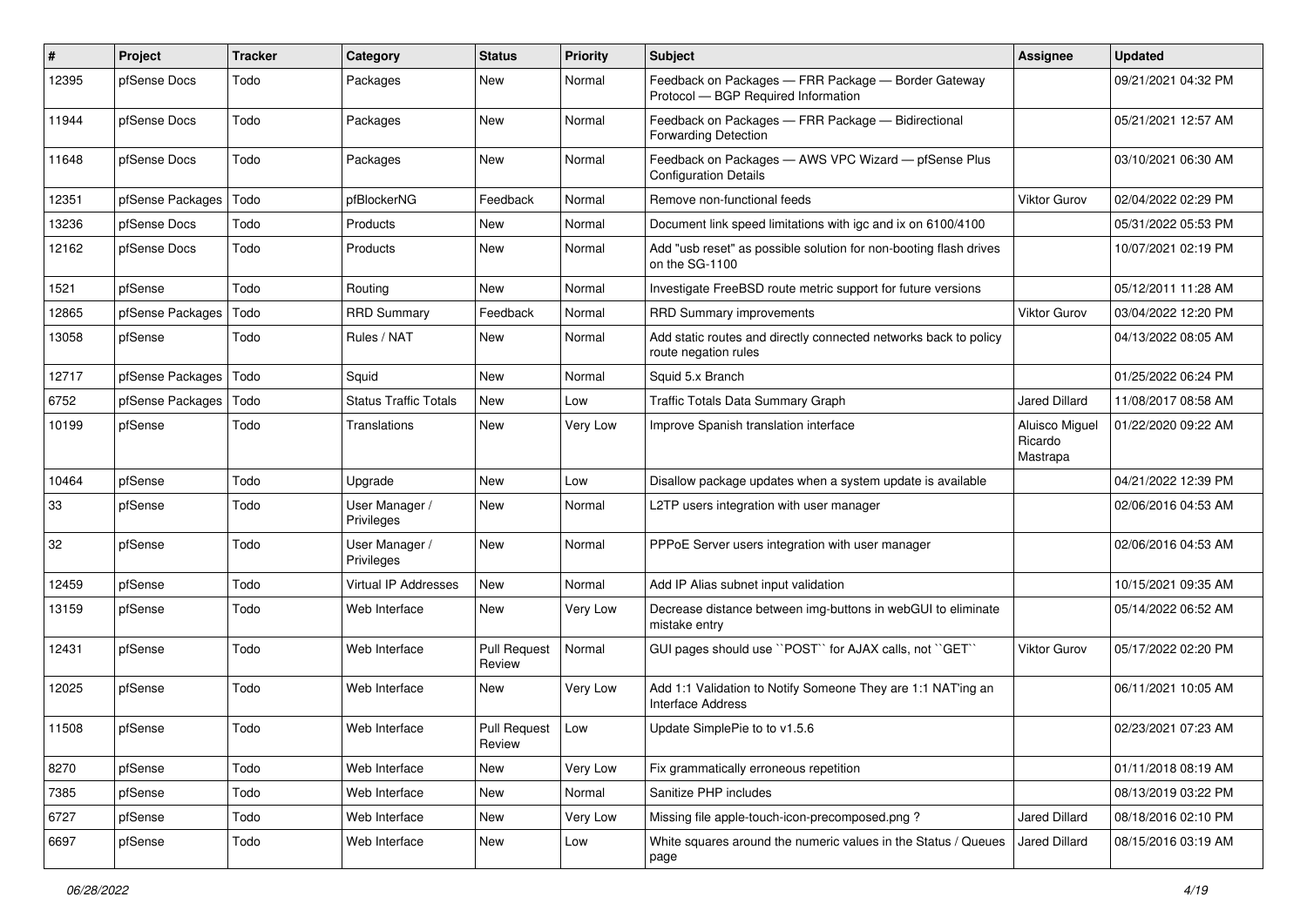| #     | Project                    | <b>Tracker</b> | Category         | <b>Status</b>                 | <b>Priority</b> | Subject                                                                                                       | <b>Assignee</b>       | <b>Updated</b>      |
|-------|----------------------------|----------------|------------------|-------------------------------|-----------------|---------------------------------------------------------------------------------------------------------------|-----------------------|---------------------|
| 6647  | pfSense                    | Todo           | Web Interface    | New                           | Very Low        | <b>Enable Additional Security Headers</b>                                                                     |                       | 05/14/2021 01:09 AM |
| 6501  | pfSense                    | Todo           | Web Interface    | New                           | Normal          | Tightening up subnet expansion                                                                                |                       | 08/13/2019 01:23 PM |
| 6332  | pfSense                    | Todo           | Web Interface    | New                           | Normal          | Upgrade encryption options to cover current range of<br>recommendations                                       |                       | 08/13/2019 02:34 PM |
| 5480  | pfSense                    | Todo           | Web Interface    | New                           | Low             | inconsistent display of default values in fields                                                              | <b>Jared Dillard</b>  | 03/01/2016 04:59 PM |
| 5445  | pfSense                    | Todo           | Web Interface    | New                           | Normal          | Improve banner for "background activity"                                                                      |                       | 02/06/2016 04:43 AM |
| 12756 | pfSense Docs               | Todo           | WireGuard        | New                           | Normal          | Feedback on pfSense Configuration Recipes - WireGuard<br>Remote Access VPN Configuration Example              | Christian<br>McDonald | 05/31/2022 11:42 AM |
| 11280 | pfSense                    | Todo           | WireGuard        | New                           | Normal          | Add WireGuard to ALTQ list                                                                                    |                       | 04/27/2021 12:32 PM |
| 13292 | pfSense Packages           | Feature        | <b>ACME</b>      | New                           | Normal          | Separator                                                                                                     |                       | 06/21/2022 12:06 PM |
| 12789 | pfSense Packages           | Feature        | <b>ACME</b>      | New                           | Very Low        | Show expiration date of certificates in the ACME package list                                                 |                       | 02/14/2022 09:20 AM |
| 11931 | pfSense Packages   Feature |                | <b>ACME</b>      | <b>New</b>                    | Normal          | Add support for validating a domain's ownership via Google<br>Cloud Cloud DNS                                 |                       | 02/15/2022 03:18 AM |
| 11879 | pfSense Packages           | Feature        | <b>ACME</b>      | Feedback                      | Normal          | Add support for SSL.com ACME server                                                                           | Jim Pingle            | 03/02/2022 02:03 PM |
| 11827 | pfSense Packages           | Feature        | <b>ACME</b>      | New                           | Normal          | Please include acme deploy folder/scripts                                                                     |                       | 03/06/2022 04:31 AM |
| 11826 | pfSense Packages           | Feature        | <b>ACME</b>      | <b>New</b>                    | Normal          | Preserve acme SAN Method parameters for new cert creations                                                    |                       | 04/20/2021 02:02 PM |
| 11163 | pfSense Packages   Feature |                | <b>ACME</b>      | <b>Pull Request</b><br>Review | Normal          | Preferred Chain option                                                                                        |                       | 10/18/2021 09:10 AM |
| 9833  | pfSense Packages           | Feature        | <b>ACME</b>      | New                           | Normal          | ACME: add ability to use custom ACME server                                                                   |                       | 04/07/2022 11:31 AM |
| 9725  | pfSense Packages           | Feature        | <b>ACME</b>      | New                           | Very Low        | Ability to use template variables in acme package                                                             |                       | 09/04/2019 07:12 AM |
| 9299  | pfSense Packages           | Feature        | <b>ACME</b>      | New                           | Normal          | ACME package: Automate add/remove firewall rule for port<br>forwarding                                        |                       | 01/30/2019 10:09 PM |
| 13245 | pfSense                    | Feature        | Aliases / Tables | <b>Pull Request</b><br>Review | Normal          | Type column on Alias lists                                                                                    | Jim Pingle            | 06/06/2022 07:09 AM |
| 12600 | pfSense                    | Feature        | Aliases / Tables | New                           | Normal          | allow custom mask for a network alias created from a FQDN                                                     |                       | 12/15/2021 10:50 AM |
| 12564 | pfSense                    | Feature        | Aliases / Tables | <b>New</b>                    | Low             | add column to show that an Alias is in use by or not                                                          |                       | 12/04/2021 07:25 PM |
| 10918 | pfSense                    | Feature        | Aliases / Tables | New                           | Low             | IP Aliases de-duplication                                                                                     |                       | 12/13/2020 11:37 PM |
| 10290 | pfSense                    | Feature        | Aliases / Tables | New                           | Very Low        | Firewall Aliases Add button on top of list                                                                    |                       | 07/10/2021 01:03 PM |
| 5735  | pfSense                    | Feature        | Aliases / Tables | New                           | Very Low        | Automaticaly add DHCP leases to alias list or make it readable in<br>selected fields                          |                       | 08/21/2019 11:01 AM |
| 4195  | pfSense                    | Feature        | Aliases / Tables | New                           | Low             | Aliases: sections                                                                                             |                       | 08/21/2019 11:01 AM |
| 3387  | pfSense                    | Feature        | Aliases / Tables | New                           | Normal          | process_alias_urItable Frequency                                                                              |                       | 08/21/2019 11:01 AM |
| 1979  | pfSense                    | Feature        | Aliases / Tables | New                           | Normal          | Add some default read-only system aliases                                                                     | Jim Pingle            | 08/21/2019 11:01 AM |
| 12812 | pfSense Packages           | Feature        | arpwatch         | New                           | Normal          | Would it be helpful if the FreeBSD net-mgmt/arpwatch port had<br>an option to use mail/dma for mail delivery? |                       | 02/16/2022 06:09 PM |
| 13260 | pfSense                    | Feature        | Authentication   | New                           | Normal          | Add support for OpenVPN static-challenge                                                                      |                       | 06/09/2022 02:04 PM |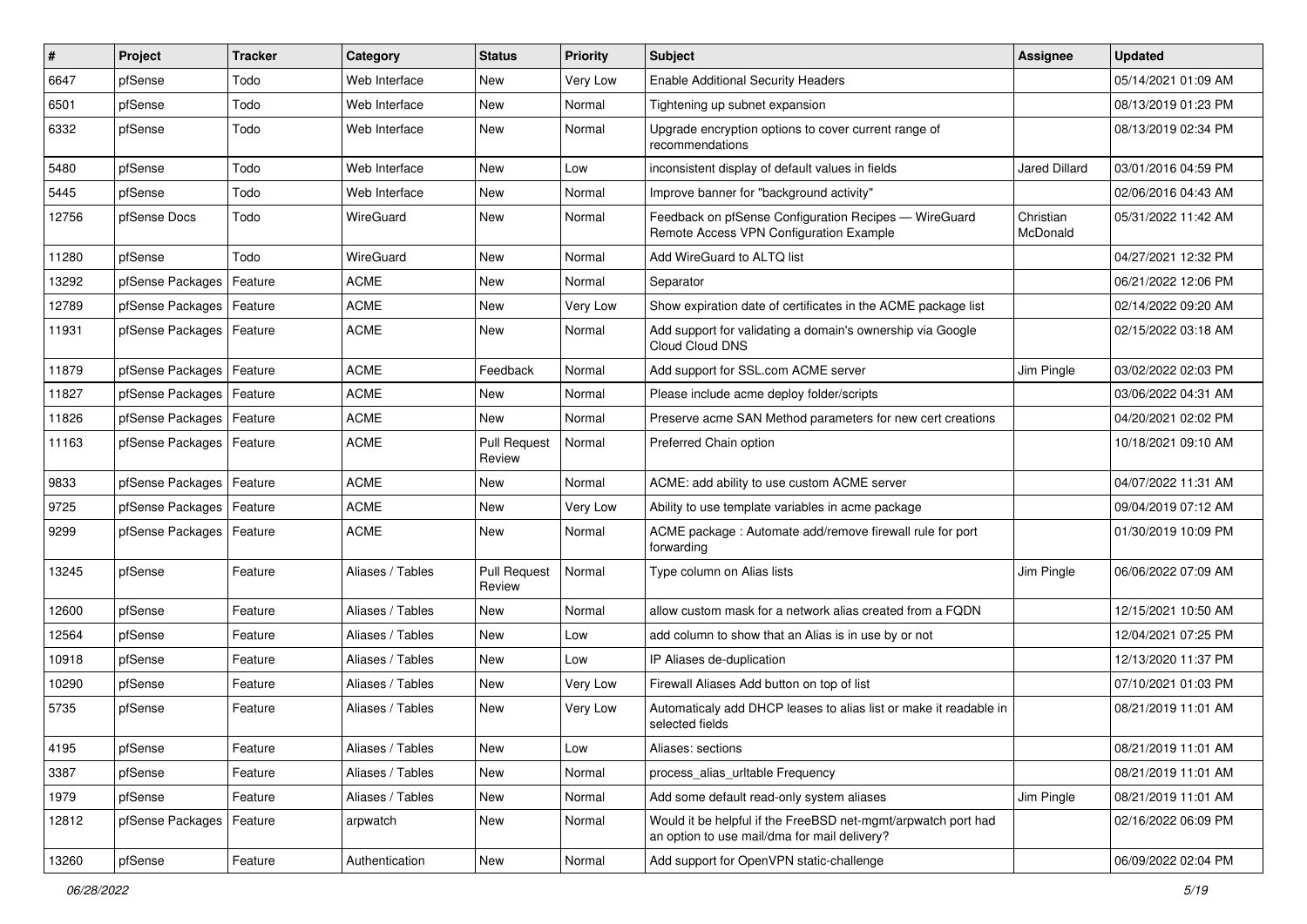| $\vert$ # | Project          | <b>Tracker</b> | Category         | <b>Status</b> | <b>Priority</b> | <b>Subject</b>                                                                                            | Assignee     | <b>Updated</b>      |
|-----------|------------------|----------------|------------------|---------------|-----------------|-----------------------------------------------------------------------------------------------------------|--------------|---------------------|
| 12863     | pfSense          | Feature        | Authentication   | New           | Very Low        | dynamically tune sha512crypt rounds                                                                       | Jim Pingle   | 03/19/2022 12:53 PM |
| 12546     | pfSense Plus     | Feature        | Authentication   | New           | Normal          | Add 2FA Support to pfSense Plus Local Database Authentication                                             |              | 06/25/2022 05:30 PM |
| 12458     | pfSense          | Feature        | Authentication   | New           | Normal          | Use "unixHomeDirectory" instead of "homeDirectory" when LDAP<br>authentication server is Active Directory |              | 10/15/2021 08:18 AM |
| 12091     | pfSense          | Feature        | Authentication   | New           | Normal          | RFE: Add support for sssd authentication                                                                  |              | 12/10/2021 04:55 PM |
| 11920     | pfSense Plus     | Feature        | Authentication   | New           | Normal          | SAML Authentication for pfSense (VPN and webConfigurator)                                                 |              | 05/14/2021 12:56 AM |
| 10843     | pfSense          | Feature        | Authentication   | New           | Normal          | Allow user manager settings to specify multiple authentication<br>servers                                 |              | 01/13/2022 07:22 AM |
| 9937      | pfSense          | Feature        | Authentication   | New           | Normal          | OpenVPN Login User Privilege                                                                              |              | 11/29/2019 08:46 AM |
| 9288      | pfSense          | Feature        | Authentication   | New           | Normal          | SSHGuard add pfSense signature in standard                                                                |              | 08/14/2019 01:19 PM |
| 9222      | pfSense          | Feature        | Authentication   | New           | Normal          | Add sshguard log when release an IP                                                                       |              | 08/14/2019 01:00 PM |
| 9165      | pfSense          | Feature        | Authentication   | New           | Normal          | only IPs can be added to sshguard whitelist                                                               |              | 04/21/2022 12:39 PM |
| 8775      | pfSense          | Feature        | Authentication   | New           | Very Low        | Use SRV record for LDAP Authentication                                                                    |              | 05/06/2020 07:49 AM |
| 8694      | pfSense          | Feature        | Authentication   | New           | Very Low        | Client CA Auth for PFSense WebGui                                                                         |              | 08/21/2019 09:25 AM |
| 6742      | pfSense          | Feature        | Authentication   | New           | Normal          | OAuth2 authentication for OpenVPN (and for FreeRadius)                                                    | Jim Thompson | 10/19/2020 09:19 AM |
| 5825      | pfSense          | Feature        | Authentication   | New           | Normal          | Allow EAP-RADIUS for authentication servers                                                               |              | 08/21/2019 10:32 AM |
| 4242      | pfSense          | Feature        | Authentication   | New           | Normal          | Two Factor or OTP Authentication for Admin Interface                                                      |              | 01/04/2022 12:07 PM |
| 4098      | pfSense          | Feature        | Authentication   | New           | Normal          | Add option to force a password change on login                                                            |              | 08/21/2019 10:31 AM |
| 11266     | pfSense Packages | Feature        | AutoConfigBackup | New           | Very Low        | Give an option to list restore point in "reverse" order/latest at the<br>top.                             |              | 01/19/2021 06:58 PM |
| 12329     | pfSense Packages | Feature        | Avahi            | New           | Normal          | Add optional floating firewall rules for IPv4 and IPv6                                                    |              | 02/09/2022 04:43 PM |
| 13039     | pfSense Packages | Feature        | AWS VPC          | New           | Normal          | Handle transit gateway VPNs in the AWS VPN wizard                                                         |              | 04/11/2022 07:31 AM |
| 12553     | pfSense          | Feature        | Backup / Restore | New           | Normal          | Auto Config Backup: Allow selecting multiple backups for<br>deletion                                      |              | 02/22/2022 04:27 AM |
| 9775      | pfSense          | Feature        | Backup / Restore | New           | Normal          | AutoConfigBackup - Rolling per day/hour cap on changes,<br>retention policy                               |              | 09/20/2019 09:19 AM |
| 7688      | pfSense          | Feature        | Backup / Restore | New           | Low             | AutoConfigBackup - Info Icon - username only                                                              |              | 10/22/2017 10:46 AM |
| 6608      | pfSense          | Feature        | Backup / Restore | New           | Low             | backup and restore dhcp                                                                                   |              | 07/13/2016 04:09 PM |
| 4681      | pfSense          | Feature        | Backup / Restore | New           | Normal          | AutoConfigBackup make a way to easily download a saved<br>backup                                          |              | 08/16/2019 12:46 PM |
| 3697      | pfSense          | Feature        | Backup / Restore | New           | Normal          | New backup/restore area: Certificates                                                                     |              | 03/11/2017 11:30 AM |
| 3696      | pfSense          | Feature        | Backup / Restore | New           | Normal          | Multiple items backup/restore                                                                             |              | 06/06/2014 02:33 PM |
| 1367      | pfSense          | Feature        | Backup / Restore | New           | Normal          | Input validation on partial config restores                                                               |              | 03/21/2011 01:16 AM |
| 286       | pfSense          | Feature        | Backup / Restore | New           | Normal          | Backup/restore users individually                                                                         |              | 01/09/2021 03:48 PM |
| 9916      | pfSense Packages | Feature        | <b>BIND</b>      | Feedback      | Normal          | Check allow-transfer in custom option when the zone is slave                                              |              | 04/21/2022 12:40 PM |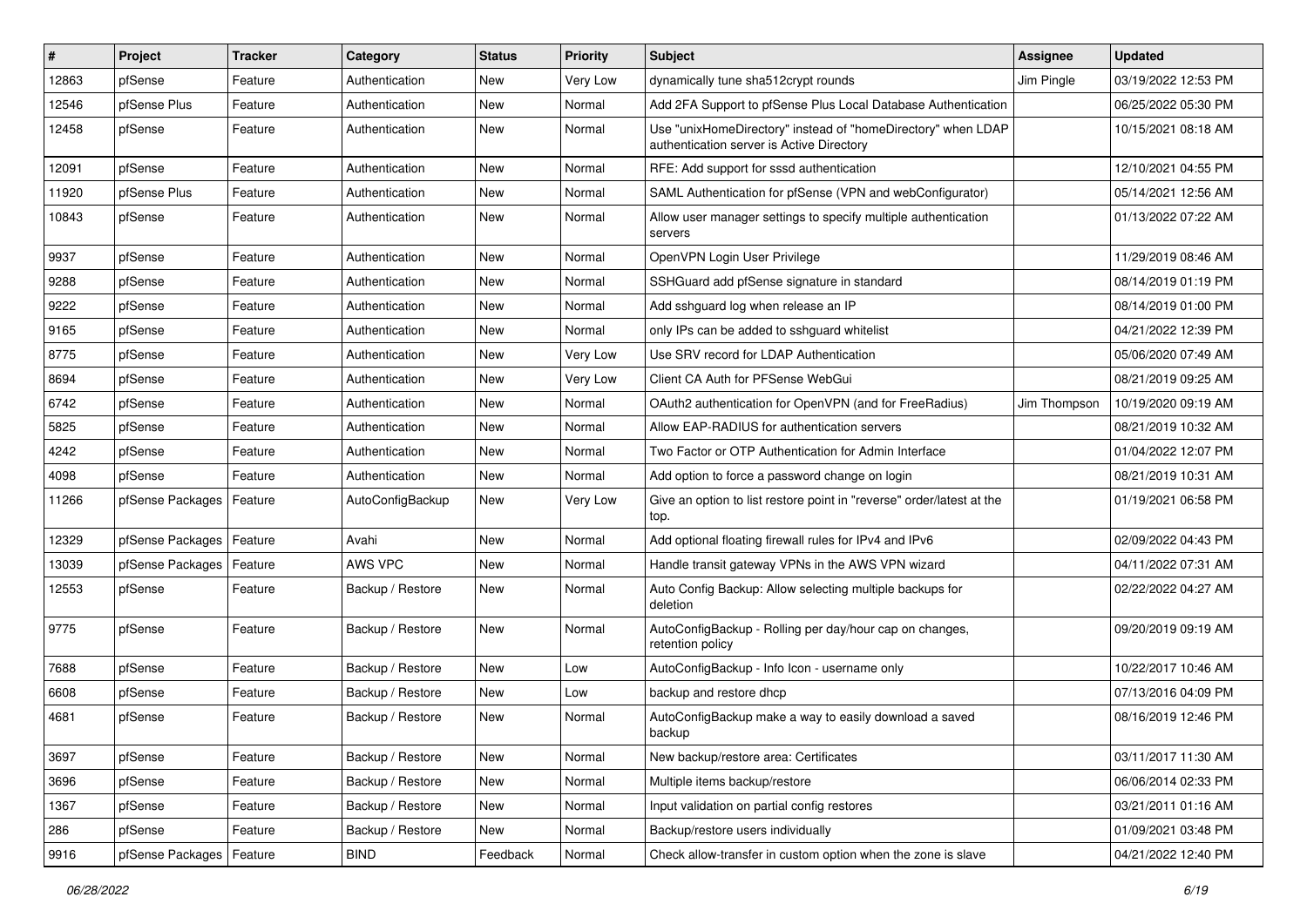| #     | Project          | <b>Tracker</b> | Category              | <b>Status</b>                 | <b>Priority</b> | <b>Subject</b>                                                                   | Assignee          | <b>Updated</b>      |
|-------|------------------|----------------|-----------------------|-------------------------------|-----------------|----------------------------------------------------------------------------------|-------------------|---------------------|
| 8199  | pfSense Packages | Feature        | <b>BIND</b>           | New                           | Normal          | Support reordering and/or sort alphabetically across BIND<br>package             |                   | 12/12/2017 02:05 AM |
| 8146  | pfSense Packages | Feature        | <b>BIND</b>           | New                           | Normal          | Zone Domain Records more powerfull for BIND Zones                                |                   | 08/13/2019 09:39 AM |
| 4472  | pfSense          | Feature        | Build / Release       | New                           | Normal          | Cryptographically sign every (sub-)release                                       |                   | 08/13/2019 12:53 PM |
| 13220 | pfSense          | Feature        | <b>Captive Portal</b> | New                           | Very Low        | Voucher per-roll bandwidth restrictions and traffic quotas                       |                   | 05/26/2022 08:16 AM |
| 13219 | pfSense          | Feature        | <b>Captive Portal</b> | New                           | Very Low        | Enable/Disable single voucher roll                                               |                   | 05/26/2022 08:14 AM |
| 11379 | pfSense          | Feature        | <b>Captive Portal</b> | New                           | Normal          | <b>Template Roll Printer</b>                                                     |                   | 02/07/2021 05:26 AM |
| 11189 | pfSense          | Feature        | <b>Captive Portal</b> | New                           | Normal          | Captive Portal - Tarpit option                                                   |                   | 12/23/2020 06:44 PM |
| 9970  | pfSense          | Feature        | <b>Captive Portal</b> | New                           | Low             | Captive Portal and SAML2 Integration                                             | Mauro Braggio     | 10/12/2020 07:39 AM |
| 9627  | pfSense          | Feature        | <b>Captive Portal</b> | New                           | Normal          | Captive Portal only shows authenticated users                                    |                   | 08/14/2019 02:48 PM |
| 7971  | pfSense          | Feature        | <b>Captive Portal</b> | New                           | Normal          | Allow import, export and synchronization of MACs under Captive<br>Portal service |                   | 10/19/2017 04:56 AM |
| 6956  | pfSense          | Feature        | <b>Captive Portal</b> | New                           | Normal          | Allow more control over concurrent logins                                        |                   | 11/23/2016 12:01 PM |
| 4724  | pfSense          | Feature        | <b>Captive Portal</b> | New                           | Low             | Captive Portal Status Add Client Hostname                                        |                   | 05/22/2015 08:38 AM |
| 3377  | pfSense          | Feature        | <b>Captive Portal</b> | New                           | Normal          | OAuth2 authentication in captive portal                                          | Jim Thompson      | 10/19/2020 09:13 AM |
| 3053  | pfSense          | Feature        | <b>Captive Portal</b> | New                           | Normal          | Automatically add DHCP static addresses to CP passthru-mac                       |                   | 06/21/2013 11:54 AM |
| 2963  | pfSense          | Feature        | <b>Captive Portal</b> | New                           | Normal          | Captive Portal MAC authentication request                                        |                   | 08/22/2017 09:09 PM |
| 2573  | pfSense          | Feature        | <b>Captive Portal</b> | New                           | Normal          | Captive Portal support of RADIUS POD (Packet of Disconnect)                      |                   | 10/17/2016 03:14 AM |
| 2545  | pfSense          | Feature        | <b>Captive Portal</b> | New                           | Low             | CaptivePortal: Custom "Re-authenticate every x minutes"                          |                   | 07/08/2012 05:21 PM |
| 2025  | pfSense          | Feature        | <b>Captive Portal</b> | New                           | Normal          | Captive Portal: Easy accessible Logout page instead of Logout<br>pop-up window   |                   | 02/06/2016 04:59 AM |
| 1924  | pfSense          | Feature        | <b>Captive Portal</b> | New                           | Normal          | Ability of CP's allowed IP addresses to use aliases                              |                   | 07/26/2018 04:28 AM |
| 1831  | pfSense          | Feature        | <b>Captive Portal</b> | New                           | Normal          | Captive portal IPv6 support                                                      | Reid<br>Linnemann | 05/25/2022 07:57 AM |
| 385   | pfSense          | Feature        | Captive Portal        | New                           | Normal          | Reverse captive portal                                                           |                   | 08/13/2019 12:23 PM |
| 2218  | pfSense          | Feature        | CARP                  | New                           | Normal          | Ability to delay CARP master status at boot time                                 |                   | 03/03/2021 11:57 AM |
| 13063 | pfSense Packages | Feature        | Cellular              | <b>Pull Request</b><br>Review | Normal          | Cellular package shall support more modems and NMEA port                         |                   | 05/06/2022 02:38 PM |
| 10796 | pfSense Packages | Feature        | Cellular              | Feedback                      | Normal          | Huawei ME909u-521 support                                                        |                   | 04/21/2022 12:40 PM |
| 13305 | pfSense          | Feature        | Certificates          | New                           | Normal          | Certificate Revocation page should show expiration date                          |                   | 06/27/2022 10:26 AM |
| 10258 | pfSense          | Feature        | Certificates          | New                           | Very Low        | allow to sign CA                                                                 |                   | 02/20/2020 04:20 AM |
| 2276  | pfSense          | Feature        | Certificates          | New                           | Normal          | Remote CRL fetch support                                                         |                   | 02/06/2016 04:14 AM |
| 1268  | pfSense          | Feature        | Certificates          | New                           | Normal          | Allow mass renewing of certs                                                     |                   | 11/01/2019 03:17 PM |
| 1257  | pfSense          | Feature        | Certificates          | <b>Pull Request</b><br>Review | Normal          | Handle encypted CA/Certificate private keys                                      |                   | 10/12/2020 07:12 AM |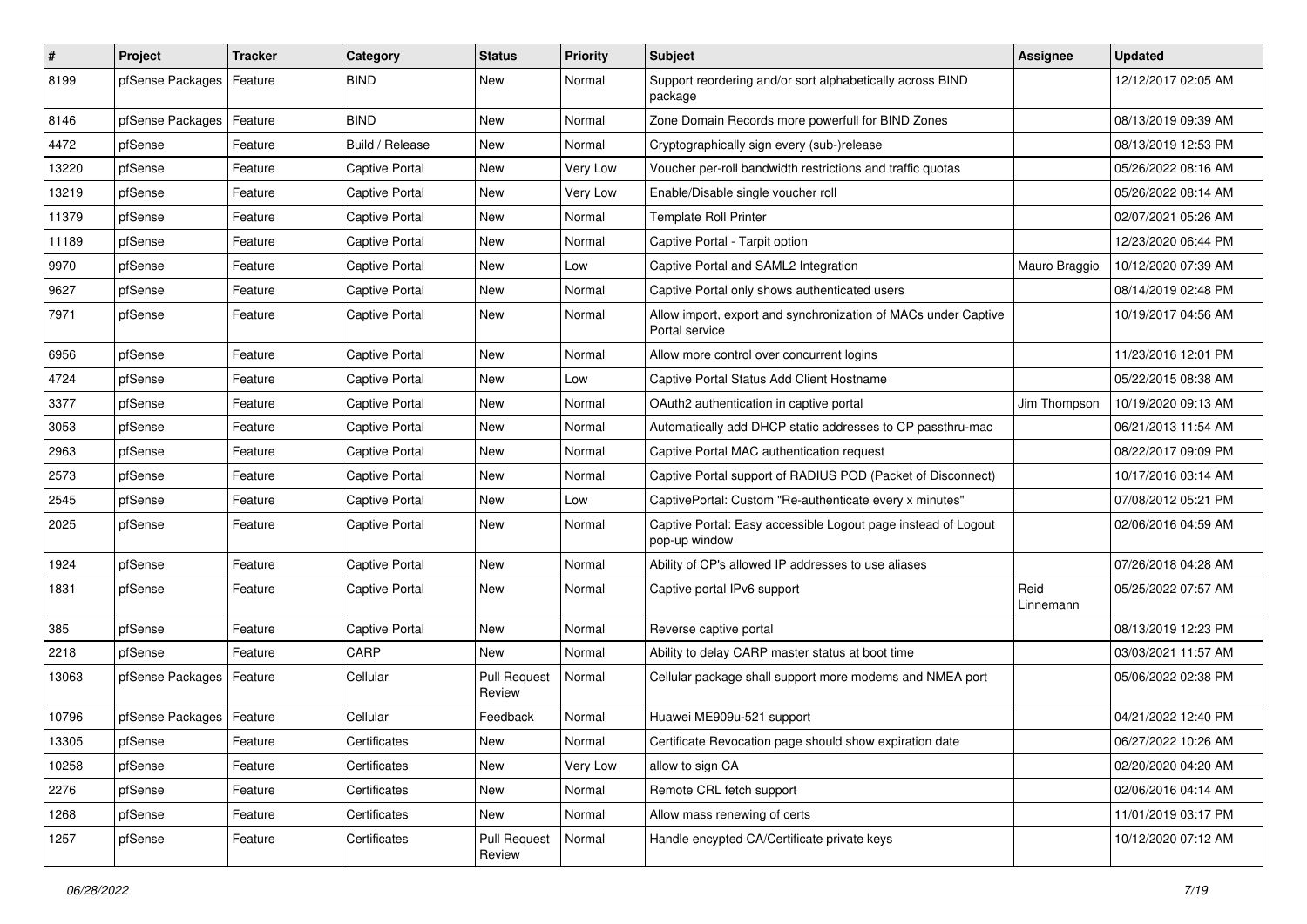| $\vert$ # | Project          | <b>Tracker</b> | Category                 | <b>Status</b>                 | Priority | Subject                                                                                                               | <b>Assignee</b>      | <b>Updated</b>      |
|-----------|------------------|----------------|--------------------------|-------------------------------|----------|-----------------------------------------------------------------------------------------------------------------------|----------------------|---------------------|
| 13287     | pfSense          | Feature        | Configuration<br>Backend | New                           | Normal   | Encode OpenVPN Custom Options                                                                                         |                      | 06/20/2022 10:33 AM |
| 3895      | pfSense          | Feature        | Configuration<br>Backend | New                           | Normal   | Timeout for "Apply change"                                                                                            |                      | 01/25/2021 08:07 AM |
| 7747      | pfSense          | Feature        | Console Menu             | New                           | Normal   | Minor UI Tweak: Make hitting enter on the console (esp via SSH)<br>should not log you out, but simply redraw the menu |                      | 08/01/2017 04:03 PM |
| 6469      | pfSense          | Feature        | Console Menu             | New                           | Normal   | Improve help + self documentation in console PHP shell                                                                |                      | 08/13/2019 01:23 PM |
| 2693      | pfSense          | Feature        | Console Menu             | New                           | Normal   | Allow mapping mapping non-physical interfaces via console                                                             | <b>Mathieu Simon</b> | 11/27/2012 03:00 PM |
| 12658     | pfSense Packages | Feature        | darkstat                 | New                           | Normal   | Adding prometheus metrics to darkstat                                                                                 |                      | 05/27/2022 09:44 PM |
| 13168     | pfSense          | Feature        | Dashboard                | New                           | Low      | Multiple Dashboard views for a single user                                                                            |                      | 05/16/2022 07:53 AM |
| 13165     | pfSense          | Feature        | Dashboard                | <b>Pull Request</b><br>Review | Normal   | Feat: live update for Services dashboard widget                                                                       |                      | 05/15/2022 01:48 AM |
| 10401     | pfSense          | Feature        | Dashboard                | New                           | Normal   | Request: ability to sort/separate stopped/running Service(s) on<br>Dashboard -> Services Status widget                |                      | 03/31/2020 04:48 PM |
| 10395     | pfSense          | Feature        | Dashboard                | New                           | Low      | Add Dashboard System Information support for more PC<br>Engines APU boards                                            |                      | 02/17/2022 01:02 AM |
| 10280     | pfSense          | Feature        | Dashboard                | New                           | Low      | <b>DHCP Leases widget</b>                                                                                             |                      | 11/07/2020 09:18 PM |
| 8458      | pfSense          | Feature        | Dashboard                | New                           | Low      | Allow reordering of interface widget                                                                                  |                      | 08/14/2019 10:52 AM |
| 7974      | pfSense          | Feature        | Dashboard                | New                           | Normal   | <b>ZFS RAID Monitor Not available</b>                                                                                 |                      | 08/20/2019 01:34 PM |
| 7934      | pfSense          | Feature        | Dashboard                | New                           | Very Low | format support phone# for international use                                                                           |                      | 10/12/2017 04:38 PM |
| 7182      | pfSense          | Feature        | Dashboard                | New                           | Normal   | Break up System Widget on the Dashboard                                                                               |                      | 08/21/2019 08:59 AM |
| 5567      | pfSense          | Feature        | Dashboard                | New                           | Low      | CARP status widget does not update in real time                                                                       |                      | 08/20/2019 03:33 PM |
| 4646      | pfSense          | Feature        | Dashboard                | New                           | Normal   | Recover valuable vertical screen real estate in dashboard                                                             |                      | 04/20/2015 07:46 PM |
| 2479      | pfSense          | Feature        | Dashboard                | New                           | Normal   | Allow reordering of the traffic graphs on the dashboard                                                               |                      | 06/08/2012 04:13 PM |
| 7244      | pfSense          | Feature        | Developer Tools          | New                           | Normal   | Publish pfsense as a Vagrant Basebox                                                                                  |                      | 01/29/2019 04:09 AM |
| 1219      | pfSense          | Feature        | Developer Tools          | New                           | Low      | Ship DTRACE enabled kernels in the images                                                                             |                      | 07/26/2017 03:14 AM |
| 13256     | pfSense          | Feature        | DHCP (IPv4)              | New                           | Normal   | Better handling of duplicate IPs in static DHCP assignments                                                           |                      | 06/11/2022 04:51 PM |
| 11927     | pfSense          | Feature        | DHCP (IPv4)              | Feedback                      | Normal   | Allow DHCP not to serve a gateway - small fix                                                                         |                      | 01/03/2022 04:17 PM |
| 11004     | pfSense          | Feature        | DHCP (IPv4)              | New                           | Low      | DHCP reservations with no IP address show entries in DHCP<br>leases                                                   |                      | 10/26/2020 07:22 AM |
| 10802     | pfSense          | Feature        | DHCP (IPv4)              | New                           | Very Low | Seperator for DHCP Static Mapped leases                                                                               |                      | 07/31/2020 10:30 AM |
| 10345     | pfSense          | Feature        | DHCP (IPv4)              | New                           | Normal   | DHCP lease distinction between online and offline                                                                     |                      | 03/16/2020 07:56 AM |
| 10250     | pfSense          | Feature        | DHCP (IPv4)              | New                           | Very Low | DHCP lease view by interface                                                                                          |                      | 02/11/2020 07:47 AM |
| 9732      | pfSense          | Feature        | DHCP (IPv4)              | New                           | Normal   | System UTC time offset in DHCP Option 2                                                                               |                      | 09/06/2019 08:39 PM |
| 9130      | pfSense          | Feature        | DHCP (IPv4)              | New                           | Normal   | Request ID [#INC-16195]: DHCP - PXE Boot                                                                              |                      | 09/10/2020 01:39 PM |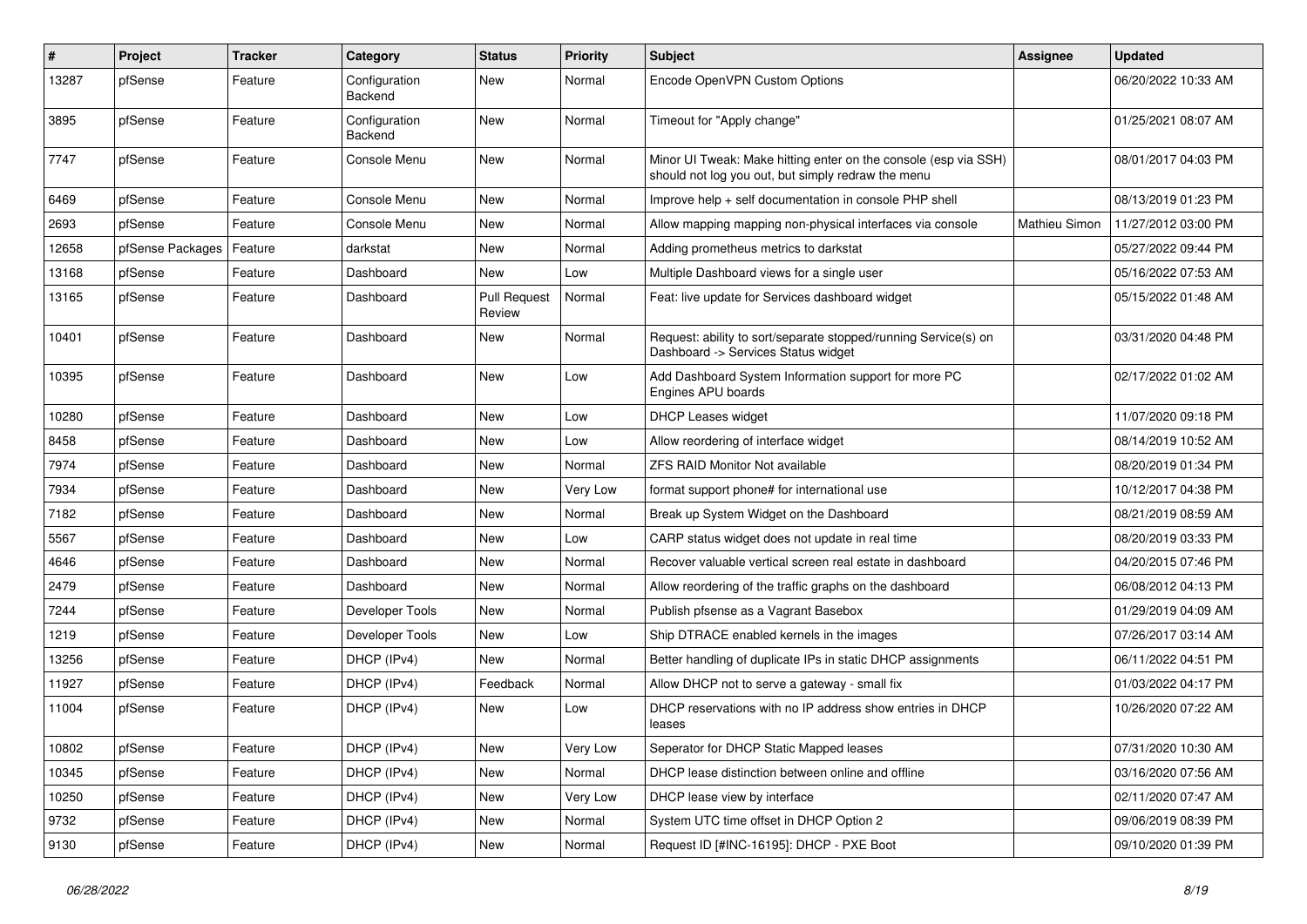| $\vert$ # | Project | <b>Tracker</b> | Category          | <b>Status</b>                 | Priority | <b>Subject</b>                                                                                                                        | Assignee   | <b>Updated</b>      |
|-----------|---------|----------------|-------------------|-------------------------------|----------|---------------------------------------------------------------------------------------------------------------------------------------|------------|---------------------|
| 8879      | pfSense | Feature        | DHCP (IPv4)       | New                           | Very Low | DHCP options ADD force options                                                                                                        |            | 09/07/2018 09:14 AM |
| 8330      | pfSense | Feature        | DHCP (IPv4)       | New                           | Normal   | add options for ddns-local-address statements                                                                                         |            | 04/27/2021 12:31 PM |
| 7441      | pfSense | Feature        | DHCP (IPv4)       | New                           | Low      | Display start/end times for Static Mapping leases on DHCP<br>Leases/DHCPv6 Leases                                                     |            | 08/21/2019 10:48 AM |
| 7405      | pfSense | Feature        | DHCP (IPv4)       | New                           | Normal   | Ability to add dhcp host reservations from "Diagnostics -> ARP<br>table"                                                              |            | 10/12/2020 08:22 AM |
| 6960      | pfSense | Feature        | DHCP (IPv4)       | New                           | Normal   | Consider replacing ISC DHCP server with KEA DHCP                                                                                      |            | 09/24/2020 01:59 PM |
| 6615      | pfSense | Feature        | DHCP (IPv4)       | New                           | Normal   | new DHCP server option                                                                                                                |            | 08/13/2019 01:39 PM |
| 6544      | pfSense | Feature        | DHCP (IPv4)       | New                           | Very Low | RFC 3046 DHCP Option 82 support (and RFC 3315/4649/4580)<br>for IPv6)                                                                 |            | 07/13/2020 02:14 AM |
| 5080      | pfSense | Feature        | DHCP (IPv4)       | New                           | Normal   | Settings tab under Services>DHCP Server                                                                                               |            | 08/13/2019 12:53 PM |
| 4899      | pfSense | Feature        | DHCP (IPv4)       | New                           | Normal   | Additional BOOTP/DHCP Options should allow a force option                                                                             |            | 01/02/2018 02:24 PM |
| 3534      | pfSense | Feature        | DHCP (IPv4)       | New                           | Normal   | DDNS using arbitrary zone primary                                                                                                     |            | 07/08/2014 11:40 AM |
| 2983      | pfSense | Feature        | DHCP (IPv4)       | New                           | Normal   | DHCPD: Add vendor-class-identifier and MAC-OIDs                                                                                       |            | 05/29/2020 09:24 PM |
| 2774      | pfSense | Feature        | DHCP (IPv4)       | New                           | Normal   | Extend DHCP Pools code to allow using different subnets                                                                               |            | 08/19/2019 10:27 AM |
| 2323      | pfSense | Feature        | DHCP (IPv4)       | New                           | Low      | GUI doesn't allow to configure DHCP server to serve IP<br>addresses belonging to subnets wich are not associated with an<br>interface |            | 08/19/2019 10:27 AM |
| 13296     | pfSense | Feature        | DHCP (IPv6)       | New                           | Normal   | Add support for DHCP6 OPTION PD EXCLUDE (RFC 6603)                                                                                    |            | 06/24/2022 10:10 PM |
| 9575      | pfSense | Feature        | DHCP (IPv6)       | New                           | Very Low | RFC 7078 - Distributing Address Selection Policy Using DHCPv6                                                                         |            | 08/14/2019 02:39 PM |
| 9536      | pfSense | Feature        | DHCP (IPv6)       | New                           | Normal   | Support dynamic prefix in DHCPv6 Server                                                                                               |            | 05/25/2022 04:27 AM |
| 6283      | pfSense | Feature        | DHCP (IPv6)       | New                           | Normal   | Register DHCPv6 leases with DNS resolver                                                                                              |            | 08/21/2019 10:48 AM |
| 5950      | pfSense | Feature        | DHCP (IPv6)       | New                           | Normal   | DHCPv6 Server support for PD of PD-obtained networks                                                                                  |            | 03/04/2016 03:04 AM |
| 3185      | pfSense | Feature        | DHCP (IPv6)       | New                           | Normal   | Accommodate a DHCPv6 failover-like mechanism                                                                                          |            | 11/24/2017 10:44 AM |
| 12120     | pfSense | Feature        | <b>DHCP Relay</b> | New                           | Normal   | Permit several sets of destination DHCP servers in DHCP relay                                                                         |            | 07/11/2021 05:41 PM |
| 10904     | pfSense | Feature        | <b>DHCP Relay</b> | <b>Pull Request</b><br>Review | Normal   | Support vti interfaces in dhcrelay                                                                                                    | Luiz Souza | 10/12/2020 07:35 AM |
| 9680      | pfSense | Feature        | <b>DHCP Relay</b> | New                           | Normal   | Seperate DHCP Server and relay per interface                                                                                          |            | 02/27/2020 10:47 AM |
| 12343     | pfSense | Feature        | Diagnostics       | New                           | Low      | Real time traffic monitoring                                                                                                          |            | 09/06/2021 01:26 PM |
| 11856     | pfSense | Feature        | Diagnostics       | New                           | Normal   | Replace/add Alias or DNS names for known LAN addresses in<br>the State table                                                          |            | 04/27/2021 08:01 AM |
| 9718      | pfSense | Feature        | Diagnostics       | New                           | Low      | Make diag_states_summary table sortable                                                                                               |            | 10/06/2020 09:12 AM |
| 7459      | pfSense | Feature        | Diagnostics       | New                           | Low      | "Refresh" button for Diagnostics/Tables display                                                                                       |            | 08/21/2019 09:27 AM |
| 7442      | pfSense | Feature        | Diagnostics       | New                           | Low      | Suggestions for Diagnostics / ARP Table and Diagnostics / NDP<br>Table                                                                |            | 08/21/2019 09:27 AM |
| 6804      | pfSense | Feature        | Diagnostics       | New                           | Very Low | Add row counter into Diagnostics -> Edit File                                                                                         |            | 08/20/2019 03:44 PM |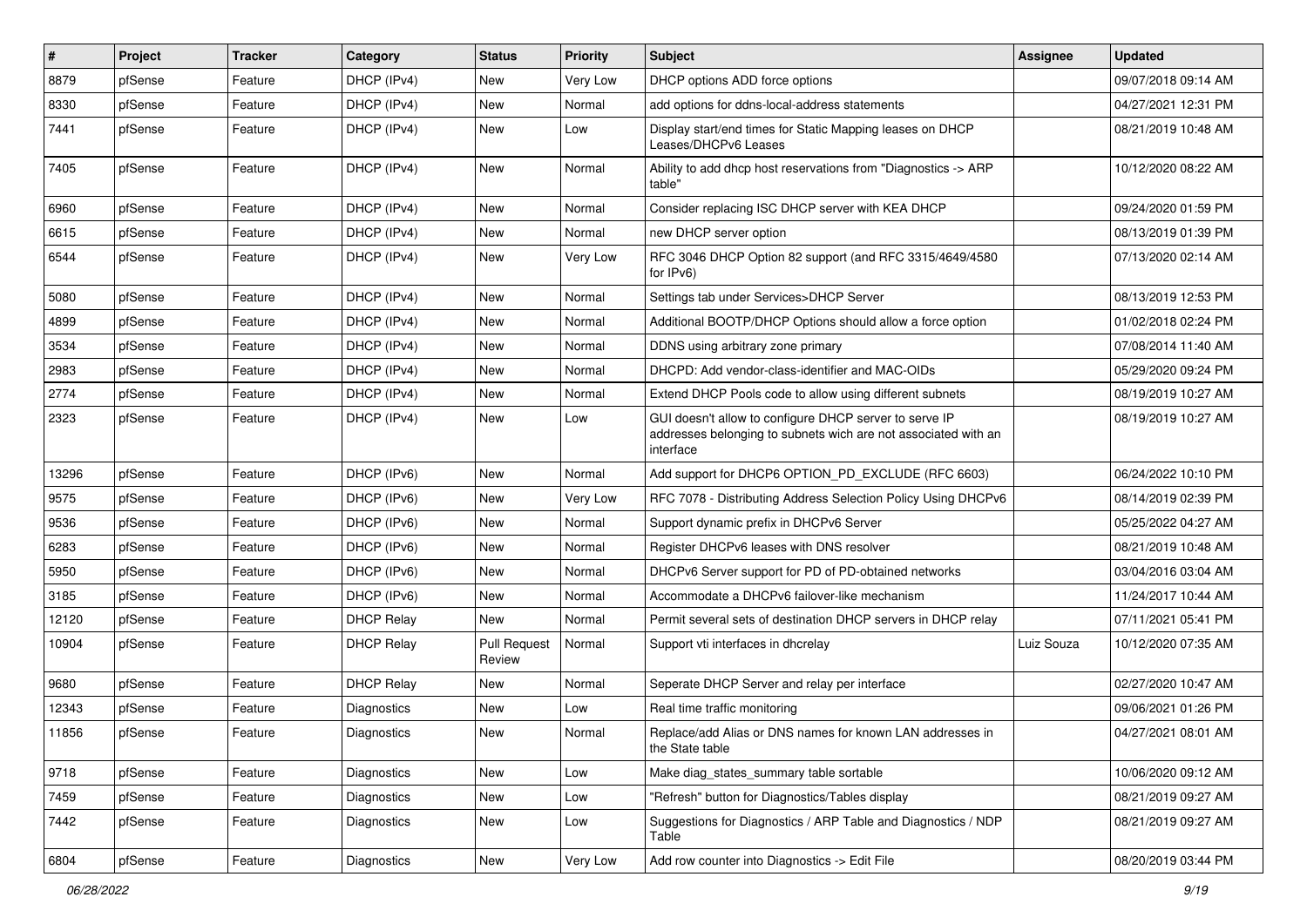| $\vert$ # | Project          | <b>Tracker</b> | Category             | <b>Status</b>                 | <b>Priority</b> | Subject                                                                                                             | Assignee            | <b>Updated</b>      |
|-----------|------------------|----------------|----------------------|-------------------------------|-----------------|---------------------------------------------------------------------------------------------------------------------|---------------------|---------------------|
| 5556      | pfSense          | Feature        | <b>Diagnostics</b>   | New                           | Normal          | No error when downloading non-existing file on<br>Diagnostics/Execute                                               |                     | 08/20/2019 03:43 PM |
| 4914      | pfSense          | Feature        | Diagnostics          | New                           | Low             | Packet Capture Settings                                                                                             |                     | 08/20/2019 08:51 AM |
| 4456      | pfSense          | Feature        | Diagnostics          | New                           | Normal          | Packet capture additional filtering options                                                                         |                     | 08/20/2019 03:30 PM |
| 1656      | pfSense          | Feature        | <b>Diagnostics</b>   | New                           | Normal          | Teach pfctl to kill states by port number                                                                           |                     | 08/21/2019 09:55 AM |
| 12139     | pfSense          | Feature        | <b>DNS Forwarder</b> | New                           | Normal          | Add support in for specifying a DNSMASQ configuration file                                                          |                     | 07/16/2021 09:45 PM |
| 2410      | pfSense          | Feature        | <b>DNS Forwarder</b> | <b>New</b>                    | Normal          | Support name based aliasing via CNAMEs or some other<br>mechanism.                                                  |                     | 12/11/2012 09:56 PM |
| 12551     | pfSense          | Feature        | <b>DNS Resolver</b>  | New                           | Low             | Add ability to set DNS resolver search domain list                                                                  |                     | 12/01/2021 11:18 AM |
| 11921     | pfSense          | Feature        | <b>DNS Resolver</b>  | New                           | Very Low        | Feature Request: Compile unbound with EDNS Client Subnet<br>(ECS) module (--enable-subnet)                          |                     | 05/14/2021 07:29 AM |
| 9436      | pfSense          | Feature        | <b>DNS Resolver</b>  | New                           | Normal          | Unbound: enable dnstap support                                                                                      |                     | 03/27/2019 07:54 PM |
| 8236      | pfSense          | Feature        | <b>DNS Resolver</b>  | <b>New</b>                    | Normal          | Ability to configure "forward-first" and "forward-host" options for<br>more robust domain overrides in DNS Resolver |                     | 12/26/2017 01:26 AM |
| 7852      | pfSense          | Feature        | <b>DNS Resolver</b>  | New                           | Normal          | Add views support to Unbound GUI                                                                                    |                     | 09/11/2017 12:26 PM |
| 7495      | pfSense          | Feature        | <b>DNS Resolver</b>  | New                           | Low             | Ability to set TTL for local for Unbound host overrides and dhcp<br>leases                                          |                     | 03/06/2018 09:46 AM |
| 6103      | pfSense          | Feature        | <b>DNS Resolver</b>  | <b>New</b>                    | Normal          | DNS Resolver Outgoing Interfaces should be able to use<br>Gateway Groups                                            |                     | 10/21/2019 08:02 AM |
| 4798      | pfSense          | Feature        | <b>DNS Resolver</b>  | <b>New</b>                    | Normal          | Make host and domain overrides available to both DNS Resolver<br>and DNS Forwarder                                  |                     | 06/29/2015 02:14 AM |
| 12848     | pfSense          | Feature        | Dynamic DNS          | New                           | Normal          | Evaluation of the DynDNS "Result Match" string                                                                      |                     | 02/22/2022 02:01 AM |
| 12602     | pfSense          | Feature        | Dynamic DNS          | New                           | Normal          | DHCPv6 should allow DDNS Client updates for hosts                                                                   |                     | 12/15/2021 11:00 AM |
| 12495     | pfSense          | Feature        | Dynamic DNS          | <b>Pull Request</b><br>Review | Normal          | DynDNS: add deSEC IPv4&v6 simultaneos update                                                                        | Lukas Wiest         | 11/01/2021 08:53 AM |
| 12494     | pfSense          | Feature        | Dynamic DNS          | <b>Pull Request</b><br>Review | Normal          | DynDNS: make simultaneous update of IP and LegacyIP<br>possible                                                     | Lukas Wiest         | 11/01/2021 08:52 AM |
| 11084     | pfSense          | Feature        | Dynamic DNS          | <b>New</b>                    | Normal          | Dynamic DNS include option to specify virtual IP addresses                                                          |                     | 11/19/2020 01:26 PM |
| 10962     | pfSense          | Feature        | Dynamic DNS          | <b>New</b>                    | Normal          | Add Cpanel support for Dynamic DNS Clients                                                                          |                     | 12/28/2020 01:56 PM |
| 9063      | pfSense          | Feature        | Dynamic DNS          | New                           | Normal          | Allow dynamic DNS client entry to specify which Check IP<br>service to use                                          |                     | 10/24/2018 11:53 AM |
| 7718      | pfSense          | Feature        | Dynamic DNS          | New                           | Very Low        | Hostname for Custom DynDNS Updater.                                                                                 |                     | 07/24/2017 10:05 AM |
| 7418      | pfSense          | Feature        | Dynamic DNS          | New                           | Normal          | Dynamic dns should be sorted interface name                                                                         |                     | 08/21/2019 08:58 AM |
| 7292      | pfSense          | Feature        | Dynamic DNS          | New                           | Normal          | DynamicDNS configuration does not sync to HA secondary                                                              |                     | 02/21/2017 04:56 PM |
| 11178     | pfSense Packages | Feature        | Filer                | New                           | Normal          | Filer do not ask what to do with previous filename                                                                  |                     | 12/31/2020 02:45 AM |
| 13284     | pfSense Packages | Feature        | FreeRADIUS           | New                           | Normal          | Option to define "Issuer" in OPT configuration.                                                                     | Jakob<br>Nordgarden | 06/19/2022 12:10 PM |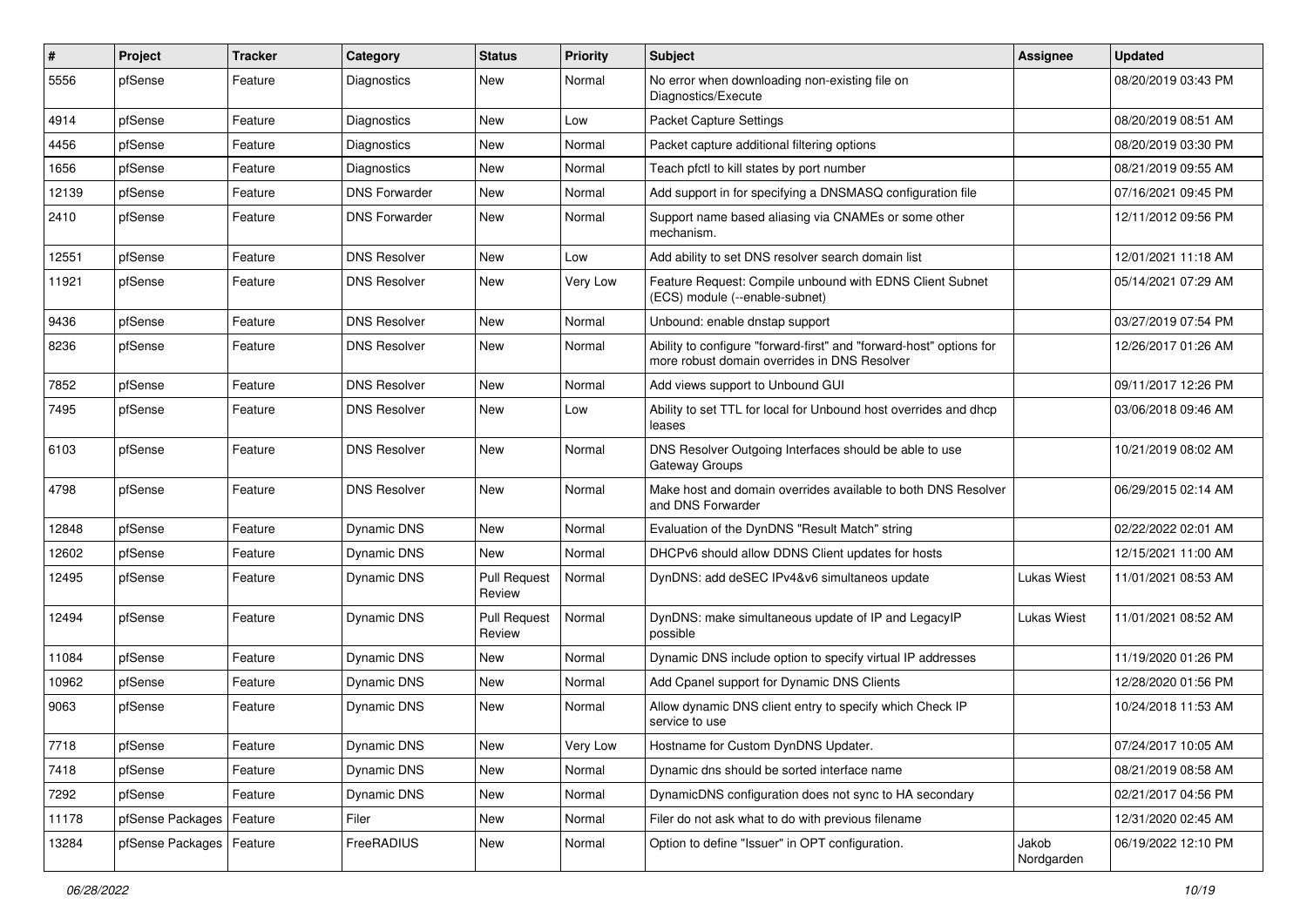| $\vert$ # | Project                    | <b>Tracker</b> | Category           | <b>Status</b>                 | <b>Priority</b> | <b>Subject</b>                                                                  | <b>Assignee</b>       | <b>Updated</b>      |
|-----------|----------------------------|----------------|--------------------|-------------------------------|-----------------|---------------------------------------------------------------------------------|-----------------------|---------------------|
| 11138     | pfSense Packages           | Feature        | <b>FreeRADIUS</b>  | New                           | Normal          | new WebGUI checkboxes needed                                                    |                       | 12/07/2020 08:28 AM |
| 11026     | pfSense Packages           | Feature        | FreeRADIUS         | New                           | Low             | Feedback on Packages - FreeRADIUS package                                       |                       | 11/02/2020 07:21 AM |
| 10908     | pfSense Packages           | Feature        | FreeRADIUS         | Feedback                      | Normal          | FreeRADIUS server certificate not using full CA chain                           | <b>Viktor Gurov</b>   | 04/22/2022 02:19 AM |
| 10871     | pfSense Packages           | Feature        | FreeRADIUS         | Feedback                      | Normal          | Extra time period counters for SQL backend                                      | Viktor Gurov          | 04/22/2022 02:19 AM |
| 10377     | pfSense Packages           | Feature        | FreeRADIUS         | New                           | Very Low        | Allow usage of TOTP (Google-Authenticator) without PIN                          |                       | 03/30/2020 11:43 AM |
| 10297     | pfSense Packages           | Feature        | FreeRADIUS         | Assigned                      | Normal          | IPv6 user attributes                                                            |                       | 04/21/2022 12:39 PM |
| 9704      | pfSense Packages           | Feature        | FreeRADIUS         | New                           | Normal          | Enable filter_username                                                          |                       | 08/27/2019 12:07 PM |
| 8836      | pfSense Packages           | Feature        | FreeRADIUS         | New                           | Normal          | Define Idap group vlan assignment in users file                                 |                       | 08/26/2018 07:53 AM |
| 8769      | pfSense Packages           | Feature        | FreeRADIUS         | New                           | Normal          | Allow FreeRADIUS users to change their own Passwords and<br>Pins                |                       | 10/11/2018 11:34 AM |
| 8224      | pfSense Packages           | Feature        | FreeRADIUS         | New                           | Normal          | Add "OU" field to FreeRADIUS page                                               |                       | 02/21/2018 12:53 AM |
| 8161      | pfSense Packages           | Feature        | FreeRADIUS         | <b>New</b>                    | Very Low        | Add virtual server support to FreeRadius                                        |                       | 12/05/2017 01:57 PM |
| 8031      | pfSense Packages           | Feature        | FreeRADIUS         | <b>New</b>                    | Normal          | FreeRADIUS copy entry function                                                  |                       | 08/16/2019 01:01 PM |
| 7608      | pfSense Packages           | Feature        | FreeRADIUS         | New                           | Very Low        | Captive Portal amount of traffic Account + Free Radius+Mysgl                    |                       | 05/28/2017 09:08 AM |
| 4506      | pfSense Packages           | Feature        | FreeRADIUS         | New                           | Normal          | FreeRADIUS groups/hunt groups                                                   |                       | 03/10/2015 08:51 PM |
| 12889     | pfSense Packages           | Feature        | <b>FRR</b>         | <b>New</b>                    | Normal          | FRR GUI add set ipv6 next-hop global                                            |                       | 03/02/2022 06:10 AM |
| 11963     | pfSense Packages           | Feature        | <b>FRR</b>         | New                           | Normal          | Dynamically change OSPF interface costs on selected interfaces<br>on CARP event |                       | 05/26/2021 04:13 AM |
| 11837     | pfSense Packages           | Feature        | <b>FRR</b>         | New                           | Low             | Increase field length of FRR Networks in Access Lists and Prefix<br>Lists       |                       | 04/22/2021 07:10 AM |
| 11823     | pfSense Packages           | Feature        | <b>FRR</b>         | <b>New</b>                    | Normal          | Route handling enhancements                                                     |                       | 04/19/2021 06:23 PM |
| 11703     | pfSense Packages           | Feature        | <b>FRR</b>         | New                           | Normal          | add Krill and Routinator support BGP RPKI                                       |                       | 03/18/2021 07:47 PM |
| 11301     | pfSense Packages           | Feature        | <b>FRR</b>         | Feedback                      | Normal          | Switch FRR to use default rc file as a service control base                     | Jim Pingle            | 01/28/2021 09:35 AM |
| 11206     | pfSense Packages           | Feature        | <b>FRR</b>         | <b>Pull Request</b><br>Review | Normal          | <b>FRR 7.5</b>                                                                  | Jim Pingle            | 01/08/2021 12:47 PM |
| 11130     | pfSense Packages           | Feature        | <b>FRR</b>         | Feedback                      | Normal          | FRR RIP support                                                                 | Jim Pingle            | 12/31/2021 04:19 PM |
| 10789     | pfSense Packages           | Feature        | <b>FRR</b>         | Feedback                      | Normal          | FRR integrated configuration and hitless reloads                                | Jim Pingle            | 01/20/2021 11:16 PM |
| 10653     | pfSense Packages           | Feature        | <b>FRR</b>         | New                           | Normal          | Allow to download frr status                                                    | Jim Pingle            | 06/11/2020 01:21 AM |
| 10358     | pfSense Packages   Feature |                | <b>FRR</b>         | <b>New</b>                    | Very Low        | <b>Stage FRR Configuration Changes</b>                                          |                       | 03/19/2020 06:48 AM |
| 9545      | pfSense Packages           | Feature        | <b>FRR</b>         | New                           | Normal          | Enable MULTIPATH in FRR                                                         | Jim Pingle            | 09/18/2020 12:52 PM |
| 9141      | pfSense Packages           | Feature        | <b>FRR</b>         | New                           | Very Low        | FRR xmlrpc                                                                      | Jim Pingle            | 11/26/2018 07:49 AM |
| 6651      | pfSense Packages           | Feature        | <b>FRR</b>         | Feedback                      | Normal          | Loopback interfaces                                                             | Christian<br>McDonald | 12/25/2021 02:42 PM |
| 13242     | pfSense                    | Feature        | Gateway Monitoring | New                           | Normal          | Enhancements to static route creation/deletion for dpinger<br>monitor IPs       |                       | 06/03/2022 11:20 AM |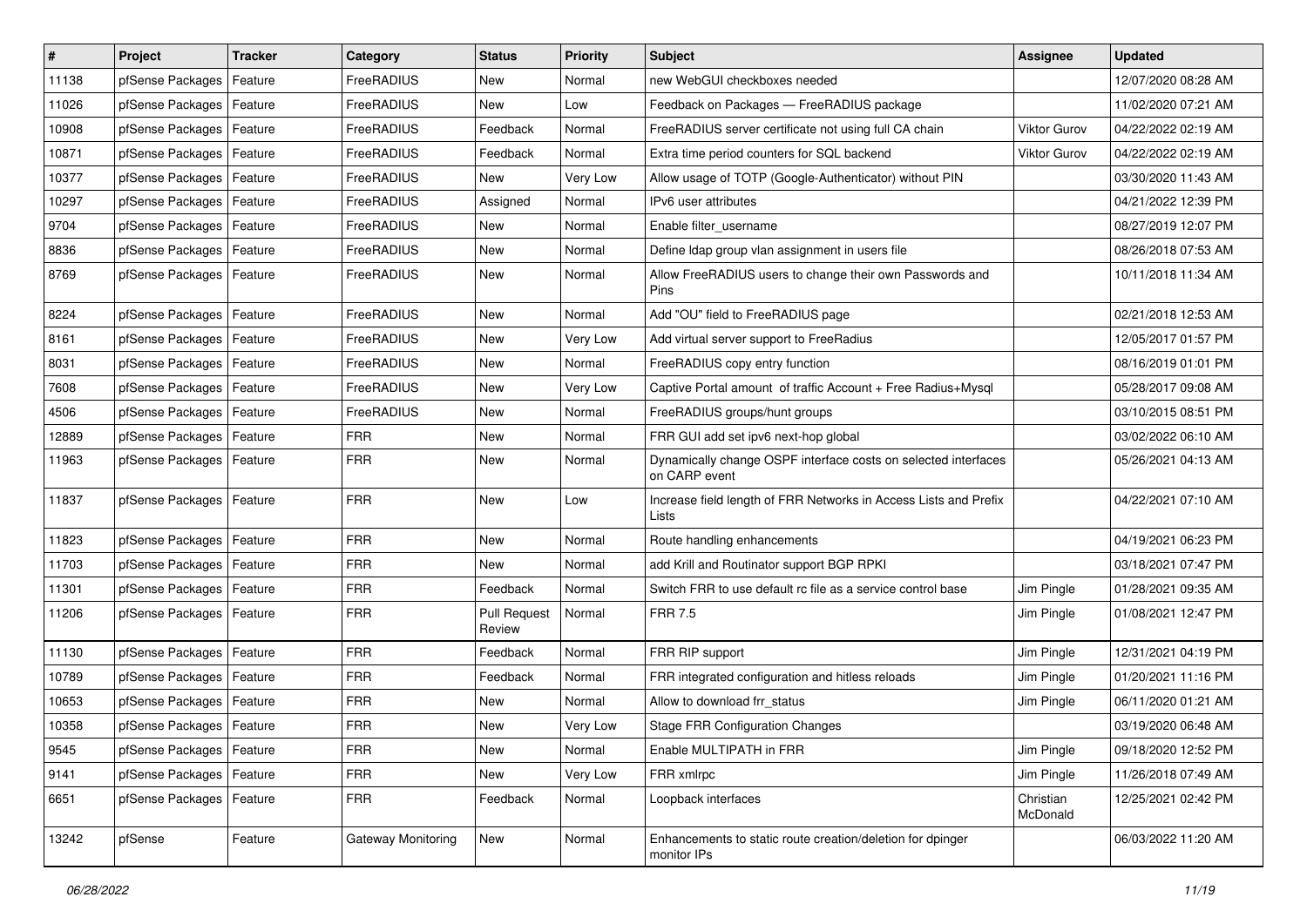| $\sharp$ | <b>Project</b>   | <b>Tracker</b> | Category           | <b>Status</b> | <b>Priority</b> | <b>Subject</b>                                                                                             | <b>Assignee</b>     | <b>Updated</b>      |
|----------|------------------|----------------|--------------------|---------------|-----------------|------------------------------------------------------------------------------------------------------------|---------------------|---------------------|
| 7671     | pfSense          | Feature        | Gateway Monitoring | <b>New</b>    | Normal          | Gateway Monitoring Via Custom Script or Telnet.                                                            |                     | 09/18/2020 02:59 PM |
| 3859     | pfSense          | Feature        | Gateway Monitoring | New           | Low             | Make it possible to set the source IP address for gateway<br>monitoring                                    |                     | 11/06/2016 10:12 PM |
| 13294    | pfSense          | Feature        | Gateways           | <b>New</b>    | Low             | Change gateway name                                                                                        |                     | 06/22/2022 06:07 PM |
| 12077    | pfSense          | Feature        | Gateways           | New           | Normal          | Allow stick-connections per gateway group                                                                  |                     | 06/24/2021 08:45 AM |
| 11213    | pfSense          | Feature        | Gateways           | New           | Low             | Option to mark gateway as down directly from Table                                                         |                     | 01/03/2021 07:09 AM |
| 12465    | pfSense Packages | Feature        | haproxy            | New           | Normal          | Add forwardfor advanced usecases                                                                           |                     | 10/16/2021 07:35 PM |
| 10779    | pfSense Packages | Feature        | haproxy            | Feedback      | Normal          | <b>HAProxy SSL/TLS Compatibility Mode</b>                                                                  | <b>Viktor Gurov</b> | 04/22/2022 02:20 AM |
| 10739    | pfSense Packages | Feature        | haproxy            | Feedback      | Normal          | Update HAproxy-devel package to 2.2 and HAproxy to 2.0                                                     | <b>Viktor Gurov</b> | 10/03/2021 03:53 PM |
| 9648     | pfSense Packages | Feature        | haproxy            | New           | Very Low        | Multiple node Sync HAProxy configuration to backup CARP<br>members via XMLRPC.                             |                     | 07/25/2019 10:04 AM |
| 9599     | pfSense Packages | Feature        | haproxy            | <b>New</b>    | Normal          | Support for "peers" in HAproxy                                                                             |                     | 06/25/2019 01:47 AM |
| 9077     | pfSense Packages | Feature        | haproxy            | New           | Normal          | haproxy UI: Add seperator lines                                                                            |                     | 10/29/2018 06:06 AM |
| 8982     | pfSense Packages | Feature        | haproxy            | New           | Normal          | HAproxy ACL support for map in configuration UI                                                            |                     | 06/25/2019 01:49 AM |
| 8869     | pfSense Packages | Feature        | haproxy            | <b>New</b>    | Normal          | HAproxy should use RFC 7919 DH parameter files                                                             |                     | 10/17/2018 10:46 AM |
| 8232     | pfSense Packages | Feature        | haproxy            | New           | Normal          | different ssl options based on the sni name                                                                |                     | 01/30/2019 10:36 AM |
| 8121     | pfSense Packages | Feature        | haproxy            | New           | Normal          | haproxy, allow to generate backends even they don't seem to be<br>used                                     |                     | 11/23/2017 04:04 AM |
| 7686     | pfSense Packages | Feature        | haproxy            | New           | Normal          | Add option in HAProxy to configure SSL defaults based on the<br><b>Mozilla SSL Configuration Generator</b> |                     | 08/16/2019 01:09 PM |
| 12832    | pfSense Plus     | Feature        | Hardware / Drivers | New           | Very Low        | 6100 configurable Blinking Blue LED                                                                        |                     | 02/22/2022 07:30 AM |
| 12534    | pfSense Plus     | Feature        | Hardware / Drivers | New           | Normal          | Generate a ISO Image for Remote Restore of pfSense Plus on<br>the XG-1537 and 1541 units with IPMI         |                     | 05/30/2022 10:28 AM |
| 12300    | pfSense          | Feature        | Hardware / Drivers | <b>New</b>    | Normal          | Add Aquantia Atlantic driver to pfsense                                                                    |                     | 09/14/2021 06:49 AM |
| 11876    | pfSense          | Feature        | Hardware / Drivers | New           | Normal          | OpenSSL does not use QAT acceleration on pfSense Plus<br>21.02-RELEASE-p1 or 21.05-DEVELOPMENT             |                     | 05/03/2021 08:02 AM |
| 11732    | pfSense Plus     | Feature        | Hardware / Drivers | <b>New</b>    | Normal          | Add VXLAN Support to pfSense Plus                                                                          |                     | 03/15/2022 02:35 AM |
| 11438    | pfSense          | Feature        | Hardware / Drivers | New           | Low             | Allow multiple cryptographic accelerator modules to be loaded at<br>the same time                          |                     | 02/18/2021 12:40 PM |
| 10805    | pfSense          | Feature        | Hardware / Drivers | <b>New</b>    | Normal          | Intel QAT (QuickAssist) encryption support for PfSense                                                     |                     | 07/31/2020 03:13 PM |
| 10621    | pfSense          | Feature        | Hardware / Drivers | Feedback      | Normal          | Update system.inc/system_identify_specific_platform() update to<br>accommodate AWS, Azure and GCP          |                     | 06/02/2020 03:16 PM |
| 9800     | pfSense          | Feature        | Hardware / Drivers | <b>New</b>    | Normal          | Add toggle for net.isr.dispatch=deferred in GUI                                                            |                     | 09/29/2019 06:18 AM |
| 8309     | pfSense          | Feature        | Hardware / Drivers | <b>New</b>    | Normal          | Include apuled driver to add support for LEDs on PC Engines<br>APU boards                                  | Darryn Storm        | 08/20/2019 08:47 AM |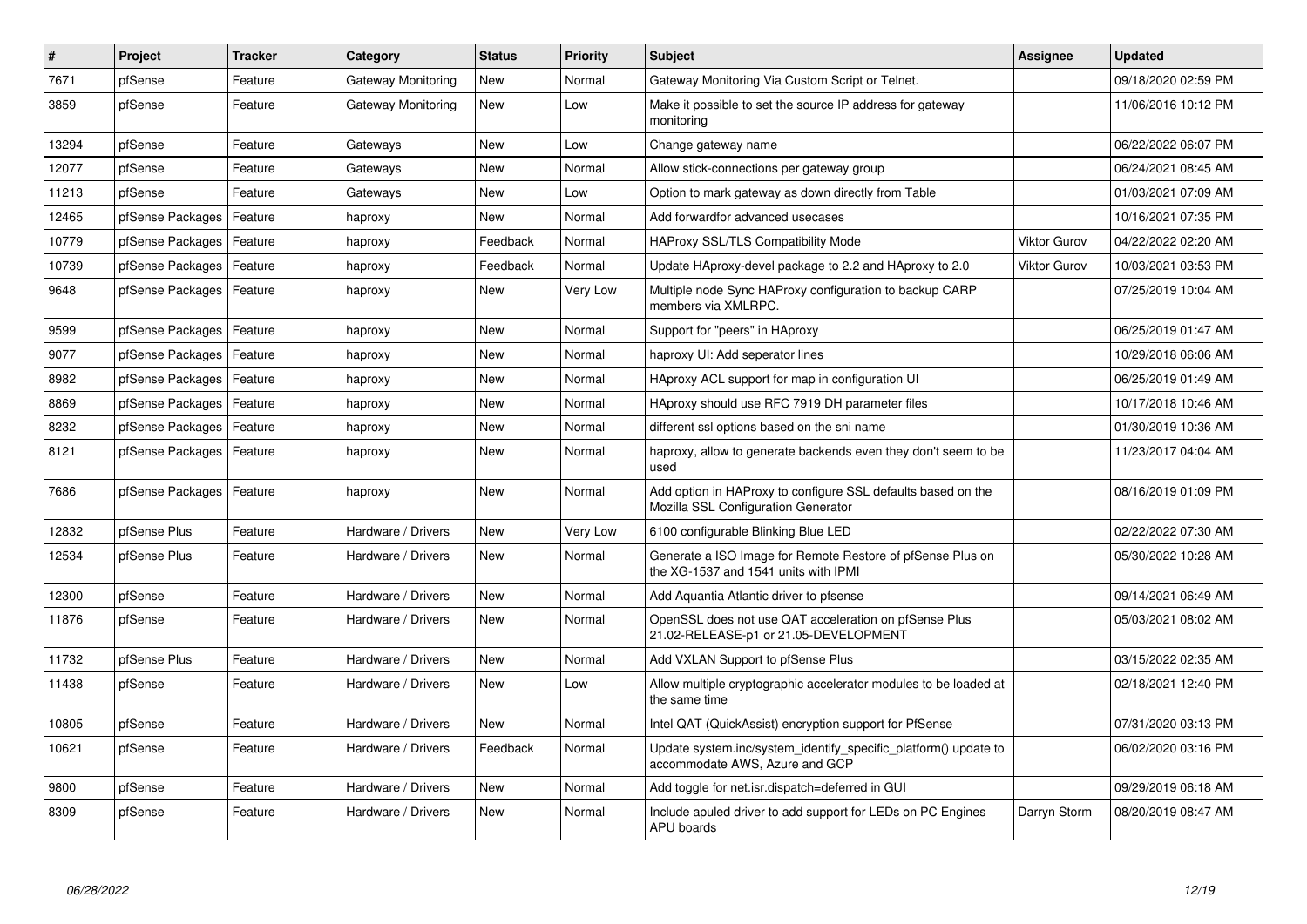| $\sharp$ | Project | <b>Tracker</b> | Category                 | <b>Status</b>                 | <b>Priority</b> | <b>Subject</b>                                                                                                                   | Assignee     | <b>Updated</b>      |
|----------|---------|----------------|--------------------------|-------------------------------|-----------------|----------------------------------------------------------------------------------------------------------------------------------|--------------|---------------------|
| 7720     | pfSense | Feature        | Hardware / Drivers       | New                           | Normal          | Add general watchdog kernel modules (like ichwd) and<br>watchdogd support in the GUI.                                            |              | 08/19/2019 01:20 PM |
| 7212     | pfSense | Feature        | Hardware / Drivers       | New                           | Normal          | Provide Driver for SG-1000 Crypto Accelerator                                                                                    | Luiz Souza   | 08/20/2019 08:46 AM |
| 6574     | pfSense | Feature        | Hardware / Drivers       | New                           | Normal          | Support USB RNDIS network interfaces                                                                                             |              | 08/20/2019 08:46 AM |
| 10732    | pfSense | Feature        | <b>High Availability</b> | <b>New</b>                    | Very Low        | Warning banner for secondary HA node                                                                                             |              | 12/23/2021 03:34 AM |
| 8474     | pfSense | Feature        | <b>High Availability</b> | New                           | Low             | Easier Conversion to HA Pair from Existing Non-HA Firewall                                                                       |              | 04/19/2018 11:52 PM |
| 11954    | pfSense | Feature        | <b>IGMP Proxy</b>        | New                           | Normal          | <b>Multicast limits</b>                                                                                                          |              | 05/25/2021 12:36 AM |
| 3862     | pfSense | Feature        | <b>IGMP Proxy</b>        | <b>New</b>                    | Normal          | Allow configuration of IGMP proxy's 'quickleave' parameter from<br>the web interface                                             |              | 04/05/2016 03:24 AM |
| 12813    | pfSense | Feature        | Installer                | <b>New</b>                    | Low             | Recover extra data in the installer                                                                                              |              | 02/17/2022 07:52 AM |
| 7541     | pfSense | Feature        | Installer                | New                           | Normal          | ZFS Install, add hot spare option                                                                                                |              | 08/14/2019 09:32 AM |
| 6457     | pfSense | Feature        | Installer                | New                           | Normal          | Allow ability to configure AWS EC2 AMI via userdata                                                                              |              | 09/21/2020 02:54 PM |
| 12746    | pfSense | Feature        | Interfaces               | <b>New</b>                    | High            | IPoE feature for WAN interface                                                                                                   |              | 02/01/2022 01:42 AM |
| 12679    | pfSense | Feature        | Interfaces               | New                           | Normal          | Remind user to update DHCPv6 range when changing interface<br>IPv6 prefix                                                        |              | 01/12/2022 07:36 AM |
| 11243    | pfSense | Feature        | Interfaces               | <b>New</b>                    | Normal          | individual pfctl snort2c tables per interface only blocking IPs for<br>specific interface when a rule triggers in snort/suricata |              | 01/14/2021 03:02 PM |
| 11169    | pfSense | Feature        | Interfaces               | <b>New</b>                    | Very Low        | Changing interface index order                                                                                                   |              | 12/17/2020 05:44 AM |
| 11056    | pfSense | Feature        | Interfaces               | New                           | Normal          | Add option to disable flow-control on interfaces in GUI                                                                          |              | 11/11/2020 04:41 PM |
| 10890    | pfSense | Feature        | Interfaces               | New                           | Normal          | Allow multiple assigned interfaces to track status of a single<br>switch port                                                    |              | 09/14/2020 07:20 AM |
| 10223    | pfSense | Feature        | Interfaces               | New                           | Normal          | Add the ability to create additional loopback interfaces                                                                         |              | 12/15/2020 04:35 PM |
| 10204    | pfSense | Feature        | Interfaces               | New                           | Low             | Possible clarification of Track IPv6 Interface Subnet ID                                                                         |              | 01/23/2020 01:04 PM |
| 9464     | pfSense | Feature        | Interfaces               | <b>New</b>                    | Normal          | Marvell 6000 -- netgate hardware (e.g.: XG-7100, XG-3100)<br>internal switch LACP support                                        |              | 04/08/2019 07:58 AM |
| 8520     | pfSense | Feature        | Interfaces               | <b>New</b>                    | Normal          | Option to auto-renew DHCP on interface with an offline gateway<br>or marked as down                                              |              | 07/20/2021 11:00 AM |
| 8173     | pfSense | Feature        | Interfaces               | <b>New</b>                    | Normal          | dhcp6c - RAW Options                                                                                                             |              | 05/29/2022 05:34 PM |
| 7626     | pfSense | Feature        | Interfaces               | New                           | Normal          | Add IPoE support for WAN                                                                                                         |              | 01/01/2022 12:31 AM |
| 6845     | pfSense | Feature        | Interfaces               | New                           | Normal          | DHCP / DHCPv6 WAN client status page                                                                                             |              | 08/19/2019 12:37 PM |
| 6796     | pfSense | Feature        | Interfaces               | New                           | Normal          | Allow hostnames as GRE and GIF endpoints                                                                                         |              | 08/13/2019 02:35 PM |
| 6038     | pfSense | Feature        | Interfaces               | New                           | Normal          | Add ability to configure which interface is chosen for defining<br>hostname IP in /etc/hosts                                     |              | 07/07/2017 09:56 AM |
| 5474     | pfSense | Feature        | Interfaces               | New                           | Normal          | Add 802.1x configuration to wired interfaces.                                                                                    |              | 03/16/2016 04:32 PM |
| 2386     | pfSense | Feature        | Interfaces               | <b>Pull Request</b><br>Review | Normal          | Bridge member that is not an assigned interface                                                                                  | Viktor Gurov | 12/02/2020 06:01 AM |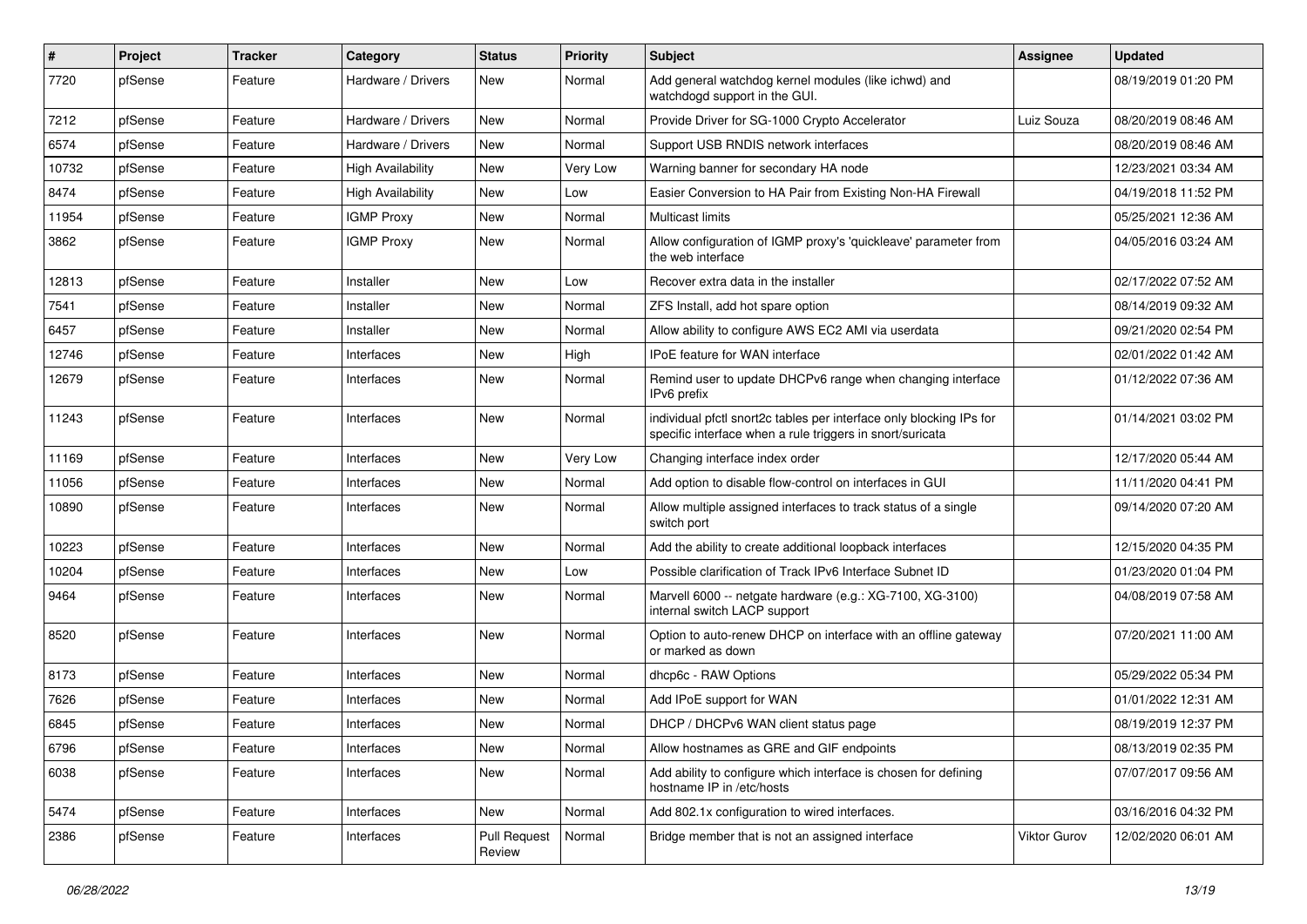| $\vert$ # | Project          | <b>Tracker</b> | Category                                 | <b>Status</b> | <b>Priority</b> | Subject                                                                                        | Assignee   | <b>Updated</b>      |
|-----------|------------------|----------------|------------------------------------------|---------------|-----------------|------------------------------------------------------------------------------------------------|------------|---------------------|
| 2357      | pfSense          | Feature        | Interfaces                               | New           | Low             | Support Dual Stack Lite                                                                        |            | 05/13/2014 09:39 PM |
| 1337      | pfSense          | Feature        | Interfaces                               | Assigned      | Normal          | VLANs with different MAC address than parent interface                                         |            | 04/21/2022 12:39 PM |
| 13246     | pfSense Packages | Feature        | iperf                                    | New           | Normal          | iperf3 service controls do not work                                                            |            | 06/05/2022 06:51 PM |
| 13264     | pfSense          | Feature        | <b>IPsec</b>                             | New           | Normal          | IPSec Phase2 select multiple PFS key groups                                                    |            | 06/10/2022 04:29 PM |
| 13227     | pfSense          | Feature        | <b>IPsec</b>                             | New           | High            | Enable IPSec Virtual IP Pool assignment by Radius for Mobile<br>Users - SIMPLE FIX             |            | 05/27/2022 10:15 AM |
| 12473     | pfSense          | Feature        | <b>IPsec</b>                             | New           | Normal          | Allow user adjustment of IPsec Keep Alive periodic checks                                      |            | 12/22/2021 05:59 AM |
| 9857      | pfSense          | Feature        | <b>IPsec</b>                             | New           | Normal          | IPsec Down/Up SMTP Notifications                                                               |            | 08/31/2021 08:07 AM |
| 8346      | pfSense          | Feature        | <b>IPsec</b>                             | New           | Normal          | Let pFSense act as an IPSec XAuth VPN Client                                                   |            | 02/23/2018 07:39 AM |
| 8168      | pfSense          | Feature        | <b>IPsec</b>                             | New           | Normal          | strongswan dhcp option                                                                         |            | 12/19/2017 04:14 AM |
| 8036      | pfSense          | Feature        | <b>IPsec</b>                             | New           | Normal          | Want to run multiple Mobile Client IKEv2 server instances                                      |            | 08/14/2019 09:31 AM |
| 7773      | pfSense          | Feature        | <b>IPsec</b>                             | New           | Normal          | IPSec using IKEv2 with split DNS not using provided domain<br>names                            |            | 08/15/2017 05:25 PM |
| 7738      | pfSense          | Feature        | <b>IPsec</b>                             | New           | Normal          | Highlight which IPSec (or other VPN) crypto modes are<br>hardware-accelerated in the UI        |            | 08/13/2019 03:46 PM |
| 7248      | pfSense          | Feature        | <b>IPsec</b>                             | New           | Normal          | Web UI for IPSec settings should warn about poor security<br>choices                           | Jim Pingle | 10/31/2019 12:15 PM |
| 6213      | pfSense          | Feature        | <b>IPsec</b>                             | New           | Normal          | IPSEC: IPV4/IPV6 dual-interface-stack support for Mobile IKE                                   |            | 04/20/2016 07:48 AM |
| 5331      | pfSense          | Feature        | <b>IPsec</b>                             | New           | Normal          | IPSec table for tuning strongswan.conf                                                         |            | 05/05/2021 12:10 AM |
| 4989      | pfSense          | Feature        | <b>IPsec</b>                             | New           | Normal          | Allow all valid strongswan remote gateway options in gui                                       |            | 08/20/2015 02:57 PM |
| 4688      | pfSense          | Feature        | <b>IPsec</b>                             | New           | Normal          | Missing TFC Traffic Flow Confidentiality support                                               |            | 11/15/2021 12:27 PM |
| 4591      | pfSense          | Feature        | <b>IPsec</b>                             | New           | Normal          | IPSec Failover Support for IP Addresses instead of Dynamic<br>DNS / Failover Group             |            | 09/04/2020 12:17 AM |
| 4234      | pfSense          | Feature        | <b>IPsec</b>                             | Assigned      | Low             | allow for strict user <> cn validation of mobile ipsec users when<br>using rsa+xauth           |            | 01/24/2017 06:11 AM |
| 946       | pfSense          | Feature        | <b>IPsec</b>                             | <b>New</b>    | Normal          | Allow aliases to be used to define IPsec phase 2 networks                                      |            | 04/21/2022 12:39 PM |
| 8262      | pfSense          | Feature        | IPv6 Router<br>Advertisements<br>(RADVD) | New           | Normal          | Make each prefix flags configurable separately.                                                |            | 01/16/2018 12:35 PM |
| 6816      | pfSense          | Feature        | IPv6 Router<br>Advertisements<br>(RADVD) | New           | Normal          | Status and/or Diagnostics page for radvd                                                       |            | 08/13/2019 02:35 PM |
| 4470      | pfSense          | Feature        | IPv6 Router<br>Advertisements<br>(RADVD) | New           | Normal          | RA page in GUI                                                                                 |            | 08/20/2019 12:20 PM |
| 3718      | pfSense          | Feature        | IPv6 Router<br>Advertisements<br>(RADVD) | New           | Normal          | radvd - enhancement proposal: ability to advertise routes and<br>some fixes - patches attached |            | 03/22/2020 02:59 PM |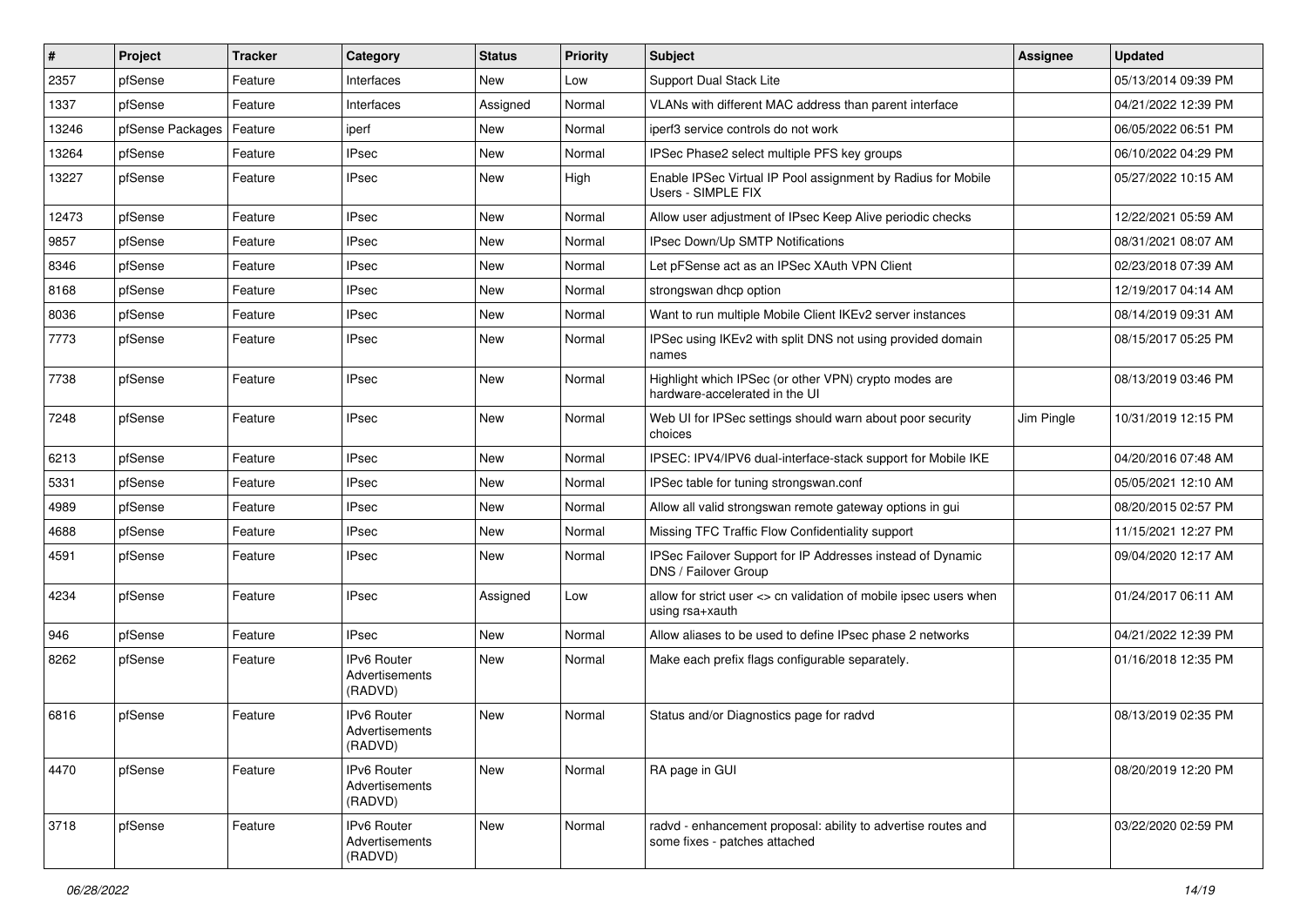| ∦     | Project          | <b>Tracker</b> | Category               | <b>Status</b>                 | Priority | <b>Subject</b>                                                                                 | <b>Assignee</b>      | <b>Updated</b>      |
|-------|------------------|----------------|------------------------|-------------------------------|----------|------------------------------------------------------------------------------------------------|----------------------|---------------------|
| 7563  | pfSense          | Feature        | L <sub>2</sub> TP      | <b>New</b>                    | Normal   | I2tp Suggestion: consider allowing IP/Subnet for the user.                                     |                      | 08/21/2019 10:52 AM |
| 4499  | pfSense          | Feature        | <b>LAGG Interfaces</b> | New                           | Normal   | pfSense LAGG interfaces; unable to set speed and duplex for<br>member interfaces.              |                      | 08/21/2019 11:16 AM |
| 2504  | pfSense          | Feature        | <b>LAGG Interfaces</b> | <b>New</b>                    | Normal   | lagg enhancements                                                                              |                      | 01/08/2021 12:17 PM |
| 336   | pfSense          | Feature        | <b>LAGG Interfaces</b> | New                           | Normal   | Option to create lagg under assign interfaces                                                  |                      | 08/21/2019 11:16 AM |
| 10462 | pfSense Packages | Feature        | LCDProc                | <b>Pull Request</b><br>Review | Normal   | <b>CPU Temp Screen</b>                                                                         |                      | 11/29/2021 08:28 AM |
| 12625 | pfSense          | Feature        | Logging                | <b>New</b>                    | Normal   | Granular logging options for default firewall rules.                                           |                      | 12/21/2021 06:39 PM |
| 11324 | pfSense          | Feature        | Logging                | <b>New</b>                    | Normal   | Separate syslog "Remote log servers" Parameters                                                |                      | 01/27/2021 10:47 AM |
| 10581 | pfSense          | Feature        | Logging                | New                           | Normal   | Provide ability to disable nginx access logging to remote syslog<br>server                     |                      | 05/21/2020 08:36 PM |
| 9060  | pfSense          | Feature        | Logging                | New                           | Normal   | add rule name filtering field for firewall log viewer                                          |                      | 08/14/2019 12:38 PM |
| 9038  | pfSense          | Feature        | Logging                | <b>New</b>                    | Normal   | Live view of any log file                                                                      |                      | 08/19/2019 02:55 PM |
| 8372  | pfSense          | Feature        | Logging                | <b>New</b>                    | Normal   | add gui setting to adjust refresh rate for dynamic firewall logs                               |                      | 08/14/2019 10:31 AM |
| 7800  | pfSense          | Feature        | Logging                | <b>New</b>                    | Normal   | Add option for state logging                                                                   |                      | 08/13/2019 03:51 PM |
| 7365  | pfSense          | Feature        | Logging                | <b>New</b>                    | Low      | Pass firewall/filter rule set through logging for centralized loggers<br>to key on             |                      | 03/07/2017 10:44 AM |
| 13044 | pfSense Packages | Feature        | Mail report            | <b>New</b>                    | Normal   | Customized reporting                                                                           |                      | 04/11/2022 09:22 AM |
| 12369 | pfSense Packages | Feature        | Mail report            | <b>New</b>                    | Low      | Skip If No Content issue                                                                       |                      | 09/14/2021 06:40 AM |
| 11567 | pfSense Packages | Feature        | Mail report            | New                           | Normal   | Email report add a note filed request                                                          |                      | 02/27/2021 03:44 PM |
| 11772 | pfSense Plus     | Feature        | Multi-WAN              | New                           | Normal   | Layer 2 Tunnel Bonding Capability                                                              |                      | 06/05/2021 03:27 PM |
| 7030  | pfSense          | Feature        | Multi-WAN              | <b>New</b>                    | Very Low | New Feature Load Balance Per Amount Of GB                                                      |                      | 08/13/2019 02:56 PM |
| 3115  | pfSense          | Feature        | Multi-WAN              | New                           | Normal   | Traffic shaping for multi WAN                                                                  |                      | 12/07/2015 02:20 PM |
| 1388  | pfSense          | Feature        | Multi-WAN              | <b>New</b>                    | Normal   | 3G outbound failover connection with auto dial-up and hang-up                                  |                      | 08/21/2019 11:27 AM |
| 855   | pfSense          | Feature        | Multi-WAN              | <b>New</b>                    | Normal   | Ability to selectively kill states on gateways recovery                                        |                      | 03/11/2022 08:30 AM |
| 290   | pfSense          | Feature        | Multi-WAN              | <b>New</b>                    | Low      | Add Multi-WAN awareness to UPnP                                                                |                      | 01/06/2016 05:24 PM |
| 228   | pfSense          | Feature        | Multi-WAN              | <b>New</b>                    | Normal   | Multi-WAN support with same gateway on multiple WANs                                           |                      | 04/11/2015 01:10 AM |
| 12860 | pfSense Packages | Feature        | New Package<br>Request | New                           | Normal   | add mmc-utils package to all images                                                            |                      | 02/24/2022 07:18 AM |
| 12656 | pfSense Packages | Feature        | New Package<br>Request | <b>New</b>                    | Normal   | <b>NextDNS</b>                                                                                 |                      | 01/31/2022 01:50 AM |
| 12573 | pfSense Packages | Feature        | New Package<br>Request | <b>New</b>                    | Normal   | Dashboard widget with external connection map                                                  | aleksei<br>prokofiev | 12/07/2021 07:38 AM |
| 12308 | pfSense Packages | Feature        | New Package<br>Request | New                           | Normal   | Dynamicaly Update Firewall Aliases from OpenVPN LDAP Group<br>membership of the connected user |                      | 08/27/2021 12:51 AM |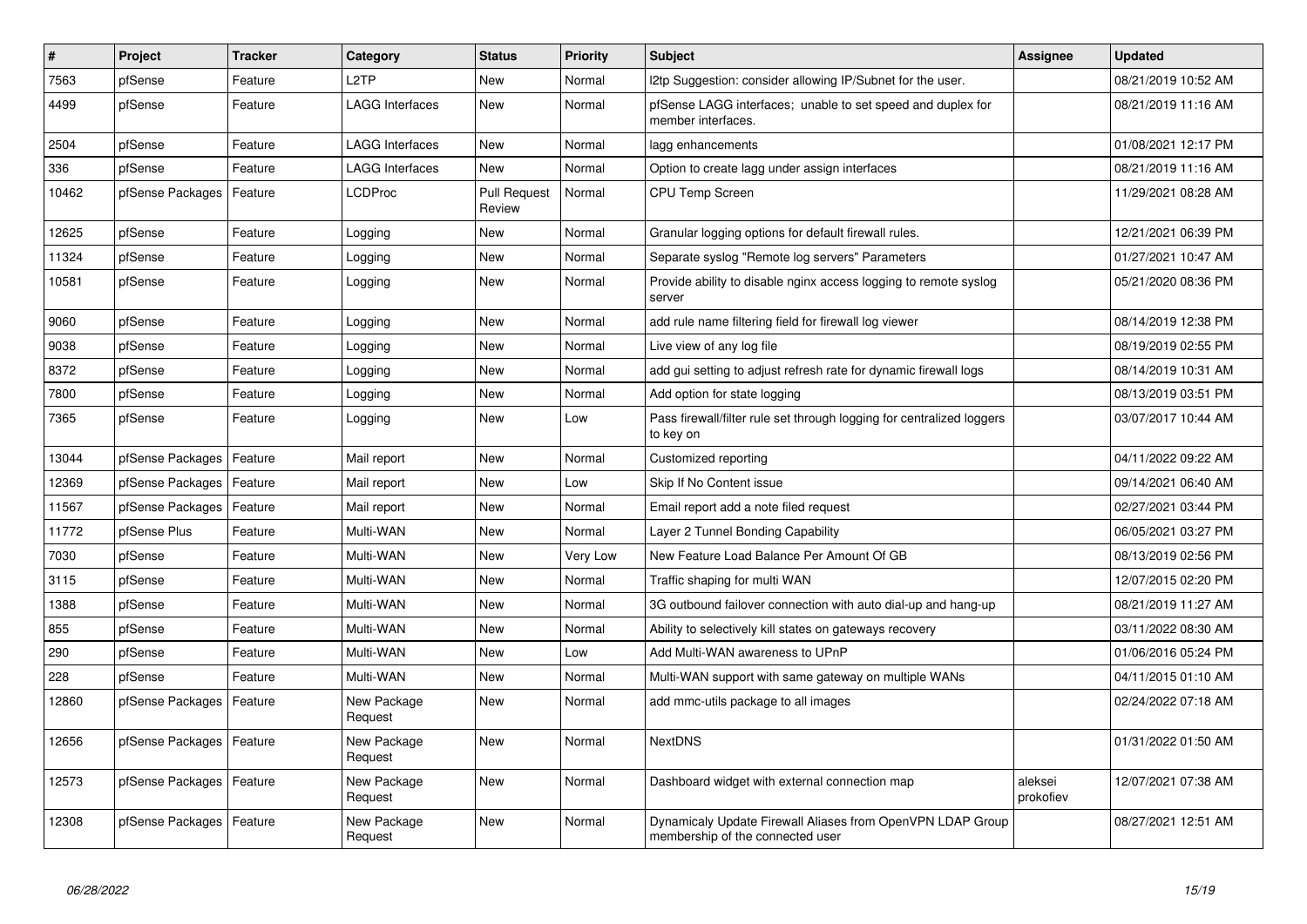| #     | Project                    | <b>Tracker</b> | Category               | <b>Status</b> | <b>Priority</b> | Subject                                                                           | Assignee     | <b>Updated</b>      |
|-------|----------------------------|----------------|------------------------|---------------|-----------------|-----------------------------------------------------------------------------------|--------------|---------------------|
| 11890 | pfSense Packages           | Feature        | New Package<br>Request | New           | Normal          | Browser-based "clientless" VPN                                                    |              | 05/05/2021 07:26 AM |
| 11573 | pfSense Packages           | Feature        | New Package<br>Request | New           | Normal          | <b>Custom Commands</b>                                                            |              | 03/16/2021 07:28 PM |
| 11411 | pfSense Packages           | Feature        | New Package<br>Request | <b>New</b>    | Normal          | Smokeping as a default latency measurement tool                                   |              | 02/12/2021 09:29 PM |
| 11410 | pfSense Packages   Feature |                | New Package<br>Request | <b>New</b>    | Normal          | adding bpytop (former Bashtop)                                                    |              | 07/26/2021 12:33 PM |
| 10831 | pfSense Packages           | Feature        | New Package<br>Request | <b>New</b>    | <b>Very Low</b> | Integration of nntp-proxy into pfsense                                            |              | 08/13/2020 09:09 AM |
| 10818 | pfSense Packages           | Feature        | New Package<br>Request | New           | Normal          | <b>UDP Broadcast Relay</b>                                                        |              | 05/31/2022 02:13 AM |
| 10547 | pfSense Packages           | Feature        | New Package<br>Request | <b>New</b>    | Normal          | Add package addrwatch. Addrwatch is like arpwatch but works<br>with ipv4 and ipv6 |              | 05/11/2020 09:20 AM |
| 10242 | pfSense Packages           | Feature        | New Package<br>Request | <b>New</b>    | Normal          | E2guardian Web filtering package                                                  | Viktor Gurov | 05/30/2022 10:40 AM |
| 10160 | pfSense Packages           | Feature        | New Package<br>Request | New           | Normal          | Dedicated Maxmind GeoIP package including license registration                    |              | 01/03/2020 10:31 PM |
| 9616  | pfSense Packages           | Feature        | New Package<br>Request | New           | Normal          | Package for Docs                                                                  |              | 03/26/2020 06:34 AM |
| 9315  | pfSense Packages   Feature |                | New Package<br>Request | <b>New</b>    | Normal          | Add Package: dnscrypt-proxy                                                       |              | 03/05/2021 02:38 AM |
| 9238  | pfSense Packages           | Feature        | New Package<br>Request | New           | Normal          | Add support for Zerotier                                                          |              | 05/17/2021 01:58 PM |
| 9044  | pfSense Packages           | Feature        | New Package<br>Request | New           | Normal          | <b>Add SoftEther</b>                                                              |              | 11/02/2019 10:51 AM |
| 8547  | pfSense Packages           | Feature        | New Package<br>Request | <b>New</b>    | Normal          | fwknop Port Knocking Package                                                      |              | 02/08/2021 12:17 PM |
| 8517  | pfSense Packages           | Feature        | New Package<br>Request | New           | Normal          | OpenConnect client                                                                |              | 08/13/2019 10:01 AM |
| 7903  | pfSense Packages           | Feature        | New Package<br>Request | New           | Normal          | Duo ssh package                                                                   |              | 01/16/2021 12:44 AM |
| 7683  | pfSense Packages           | Feature        | New Package<br>Request | <b>New</b>    | Low             | Splunk Universal Forwarder Package                                                |              | 08/19/2019 02:54 PM |
| 6555  | pfSense Packages   Feature |                | New Package<br>Request | New           | Normal          | Support IEEE 1588                                                                 |              | 08/13/2019 01:40 PM |
| 6470  | pfSense Packages   Feature |                | New Package<br>Request | New           | Normal          | CloudFlare Integration Module                                                     |              | 08/13/2019 01:23 PM |
| 6022  | pfSense Packages           | Feature        | New Package<br>Request | New           | Normal          | Consider MLVPN for bonded VPN                                                     |              | 01/30/2021 05:24 PM |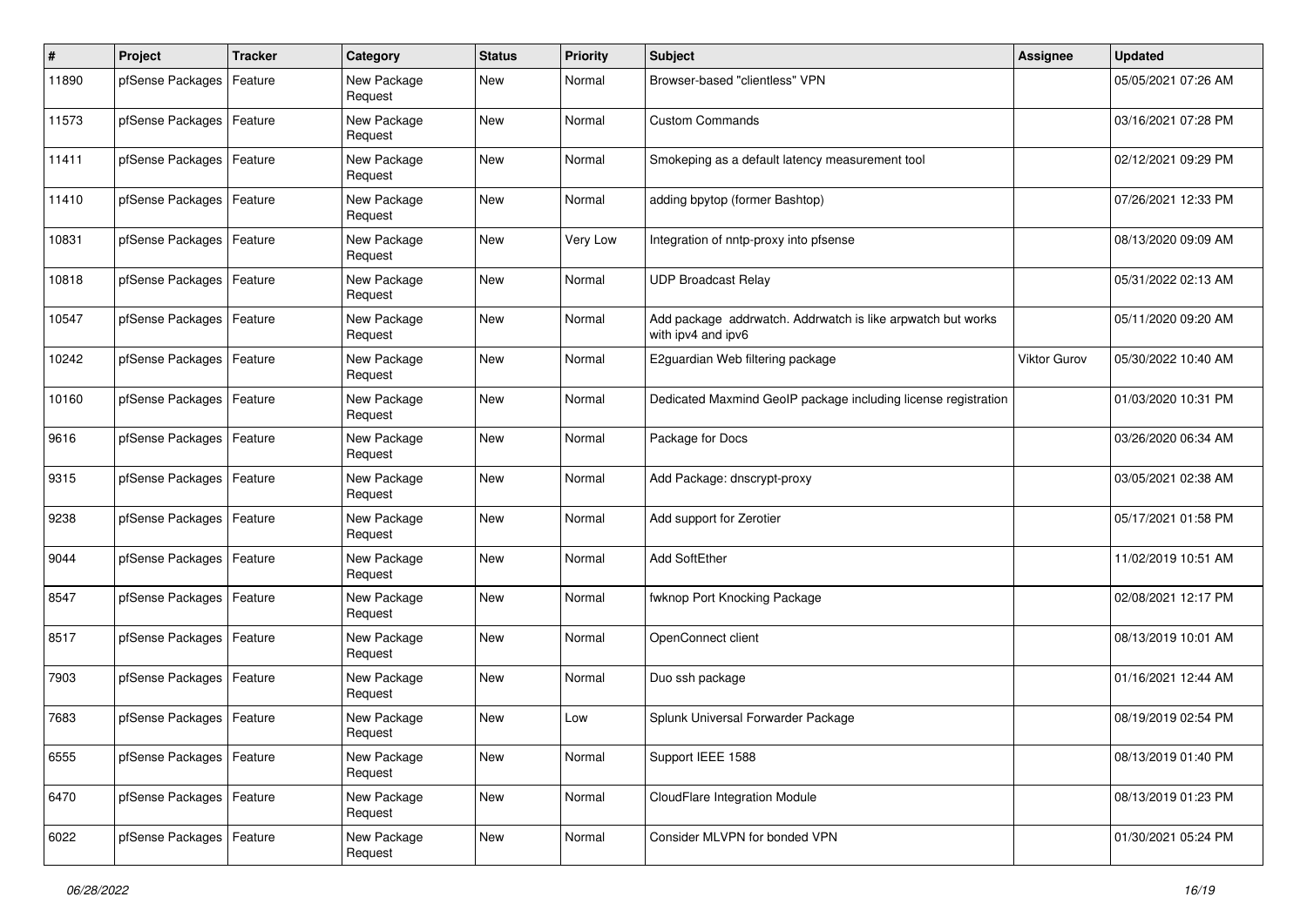| $\vert$ # | <b>Project</b>   | <b>Tracker</b> | Category               | <b>Status</b>                 | Priority | <b>Subject</b>                                                                   | <b>Assignee</b>     | <b>Updated</b>      |
|-----------|------------------|----------------|------------------------|-------------------------------|----------|----------------------------------------------------------------------------------|---------------------|---------------------|
| 4503      | pfSense Packages | Feature        | New Package<br>Request | <b>New</b>                    | Normal   | GNUGateKeeper H.323 Proxy Package                                                |                     | 08/27/2019 02:54 AM |
| 3424      | pfSense Packages | Feature        | New Package<br>Request | New                           | Normal   | <b>SCEP</b> server                                                               |                     | 08/13/2019 10:02 AM |
| 12963     | pfSense Packages | Feature        | Nmap                   | Feedback                      | Normal   | Run nmap scans in the background                                                 | Jim Pingle          | 06/06/2022 06:55 PM |
| 12903     | pfSense          | Feature        | Notifications          | <b>New</b>                    | Normal   | alternative authentication methods for email notifications?                      |                     | 03/07/2022 07:52 AM |
| 10718     | pfSense          | Feature        | Notifications          | <b>New</b>                    | Normal   | Email notifications - add new field to enter a from: name                        |                     | 07/01/2020 09:08 AM |
| 10467     | pfSense          | Feature        | Notifications          | <b>New</b>                    | Very Low | Email alert functionality for system health                                      |                     | 05/21/2020 06:02 AM |
| 9336      | pfSense          | Feature        | Notifications          | <b>New</b>                    | Very Low | Make Dynamic DNS update notification e-mail optional                             |                     | 02/18/2019 11:49 AM |
| 4501      | pfSense          | Feature        | Notifications          | New                           | Normal   | Allow email report to send multiple destination                                  |                     | 02/06/2016 04:07 AM |
| 4374      | pfSense          | Feature        | Notifications          | <b>New</b>                    | Low      | Add timestamps to notification e-mails                                           |                     | 02/05/2015 12:43 AM |
| 4128      | pfSense          | Feature        | Notifications          | <b>New</b>                    | Normal   | Email notification webgui configuration                                          |                     | 11/18/2021 12:48 PM |
| 1506      | pfSense          | Feature        | Notifications          | New                           | Normal   | Notifications should spool                                                       |                     | 05/05/2011 12:58 PM |
| 9973      | pfSense Packages | Feature        | <b>NRPE</b>            | New                           | Normal   | Nagios NRPE package isn't IPv6 capable                                           |                     | 12/20/2019 03:15 PM |
| 5174      | pfSense Packages | Feature        | <b>NRPE</b>            | New                           | Normal   | nrpe: check sensors doesnt work, missing Imsensors                               |                     | 11/15/2015 12:49 AM |
| 9912      | pfSense Packages | Feature        | ntop                   | <b>New</b>                    | Normal   | add custom DPI to ntopng                                                         |                     | 11/18/2019 10:57 AM |
| 7000      | pfSense Packages | Feature        | ntop                   | <b>New</b>                    | Normal   | ntopng historical data needs to be reworked                                      |                     | 01/14/2017 09:20 AM |
| 10404     | pfSense          | Feature        | <b>NTPD</b>            | <b>New</b>                    | Normal   | Consider using chrony for NTP services                                           |                     | 11/23/2021 06:59 PM |
| 8794      | pfSense          | Feature        | <b>NTPD</b>            | New                           | Normal   | NTP authentiction                                                                | Tod L               | 08/05/2021 01:20 AM |
| 8149      | pfSense          | Feature        | <b>NTPD</b>            | <b>New</b>                    | Normal   | <b>NTPsec</b>                                                                    |                     | 10/11/2020 10:59 AM |
| 7287      | pfSense          | Feature        | <b>NTPD</b>            | New                           | Normal   | NTP add support for ACTS ref clock                                               |                     | 10/12/2020 07:45 AM |
| 7201      | pfSense          | Feature        | <b>NTPD</b>            | New                           | Normal   | NTP Support multiple GPS reference clocks                                        |                     | 04/27/2021 12:31 PM |
| 6604      | pfSense          | Feature        | <b>NTPD</b>            | <b>New</b>                    | Normal   | Allow NTP server list to be overridden by DHCP/PPP                               |                     | 08/13/2019 01:39 PM |
| 6569      | pfSense          | Feature        | <b>NTPD</b>            | <b>New</b>                    | Normal   | Support Rockwell ZODIAC binary protocol (Jupiter receiver) for<br>high precision | Jim Pingle          | 07/18/2016 11:45 AM |
| 6554      | pfSense          | Feature        | <b>NTPD</b>            | New                           | Normal   | Reintroduce NTP mode7 for IEEE 1588 PTPd interop                                 |                     | 08/13/2019 01:40 PM |
| 12281     | pfSense Packages | Feature        | Nut                    | <b>New</b>                    | Normal   | Add support for Telegram/Pushover notifications                                  | <b>Viktor Gurov</b> | 01/24/2022 07:25 AM |
| 13293     | pfSense          | Feature        | OpenVPN                | <b>New</b>                    | Normal   | Option to set auth-gen-token in OpenVPN GUI                                      |                     | 06/21/2022 02:35 PM |
| 13091     | pfSense          | Feature        | OpenVPN                | New                           | Normal   | RFE: Ability to specify the order of OpenVPN Authentication<br>servers           |                     | 04/22/2022 04:30 PM |
| 13085     | pfSense          | Feature        | <b>OpenVPN</b>         | <b>Pull Request</b><br>Review | Normal   | OpenVPN: expose NBDD servers in GUI + fix GUI bugs                               | Jim Pingle          | 04/22/2022 11:09 AM |
| 13009     | pfSense          | Feature        | <b>OpenVPN</b>         | <b>New</b>                    | Normal   | Add option for multiple remote addresses to OpenVPN Client                       |                     | 03/31/2022 12:42 PM |
| 12874     | pfSense          | Feature        | <b>OpenVPN</b>         | <b>New</b>                    | Normal   | OpenVPN RADIUS Framed-Pool                                                       |                     | 02/25/2022 02:24 PM |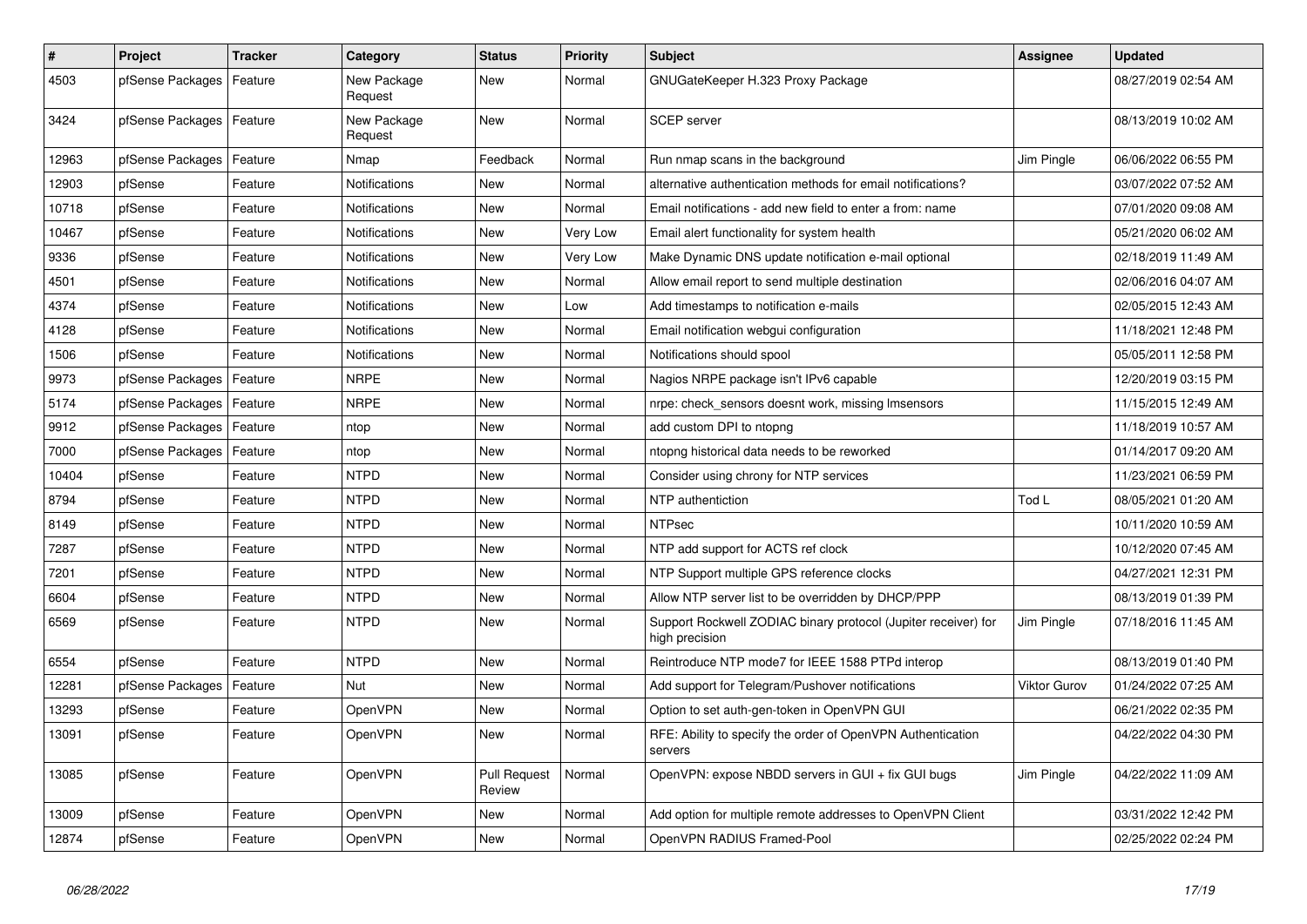| #     | Project                    | <b>Tracker</b> | Category                 | <b>Status</b> | <b>Priority</b> | Subject                                                                                                                            | Assignee | <b>Updated</b>      |
|-------|----------------------------|----------------|--------------------------|---------------|-----------------|------------------------------------------------------------------------------------------------------------------------------------|----------|---------------------|
| 12522 | pfSense                    | Feature        | OpenVPN                  | New           | Very Low        | More flexible Client-Specific Override options for controlling<br>options pushed to clients                                        |          | 04/11/2022 03:11 PM |
| 12466 | pfSense                    | Feature        | OpenVPN                  | New           | Very Low        | Option to Disable Renegotiation timer in OpenVPN Server                                                                            |          | 06/27/2022 07:22 AM |
| 12121 | pfSense                    | Feature        | <b>OpenVPN</b>           | New           | Normal          | Wider "local network(s)" fields in OpenVPN server configuration                                                                    |          | 07/19/2021 07:37 AM |
| 11625 | pfSense                    | Feature        | OpenVPN                  | <b>New</b>    | Normal          | Cisco-AVPair aliases support                                                                                                       |          | 03/05/2021 12:35 AM |
| 10651 | pfSense                    | Feature        | OpenVPN                  | New           | Normal          | Remove/replace deprecated OpenVPN options                                                                                          |          | 06/10/2020 11:32 AM |
| 9838  | pfSense                    | Feature        | OpenVPN                  | New           | Normal          | PKCS11 support                                                                                                                     |          | 10/20/2019 02:12 PM |
| 9156  | pfSense                    | Feature        | OpenVPN                  | New           | Normal          | OpenVPN: Add tickbox for 'nopool' directive                                                                                        |          | 04/14/2020 01:45 PM |
| 8532  | pfSense                    | Feature        | OpenVPN                  | New           | Low             | Ability to add metric to pushed routes                                                                                             |          | 05/22/2018 07:45 AM |
| 7881  | pfSense                    | Feature        | OpenVPN                  | New           | Normal          | OpenVPN client - add support for multiple server entries                                                                           |          | 08/14/2019 09:32 AM |
| 7281  | pfSense                    | Feature        | OpenVPN                  | New           | Normal          | OpenVPN: Add support for IPv6 dynamic prefix selection                                                                             |          | 12/21/2017 08:56 PM |
| 7078  | pfSense                    | Feature        | OpenVPN                  | New           | Low             | Allow reordering of client specific overrides in OpenVPN                                                                           |          | 11/21/2019 02:48 PM |
| 5835  | pfSense                    | Feature        | <b>OpenVPN</b>           | <b>New</b>    | Very Low        | Improve OpenVPN client gateway detection in edge cases where<br>the remote does not send gateway information                       |          | 03/20/2016 12:29 AM |
| 5525  | pfSense                    | Feature        | OpenVPN                  | New           | Normal          | Add static routes for OpenVPN client remote peer addresses<br>when using non-default WANs                                          |          | 11/25/2015 08:44 AM |
| 4010  | pfSense                    | Feature        | OpenVPN                  | New           | Normal          | OpenVPN always loads engines available on openssl                                                                                  |          | 07/08/2016 10:29 PM |
| 3652  | pfSense                    | Feature        | OpenVPN                  | <b>New</b>    | Normal          | OpenVPN - Dynamic IPv6 Tunnel Network                                                                                              |          | 03/20/2019 09:50 AM |
| 1434  | pfSense                    | Feature        | <b>OpenVPN</b>           | New           | Normal          | Radius Accounting in OpenVPN                                                                                                       |          | 05/04/2013 03:06 PM |
| 753   | pfSense                    | Feature        | OpenVPN                  | <b>New</b>    | Normal          | Add OpenVPN foreign_option support                                                                                                 |          | 09/02/2019 10:38 AM |
| 11165 | pfSense Packages           | Feature        | OpenVPN Client<br>Export | New           | Very Low        | OpenVPN Exporter - Allow for name customization                                                                                    |          | 07/10/2021 12:58 PM |
| 10570 | pfSense Packages           | Feature        | OpenVPN Client<br>Export | New           | Very Low        | OpenVPN Export for iOS should use .ovpn12 for certs and<br>private key                                                             |          | 05/19/2020 10:12 AM |
| 10347 | pfSense Packages           | Feature        | OpenVPN Client<br>Export | New           | Normal          | Request to add pull-filter                                                                                                         |          | 07/29/2020 08:11 AM |
| 9085  | pfSense Packages           | Feature        | OpenVPN Client<br>Export | New           | Low             | OpenVPN connect/disconnect scripts                                                                                                 |          | 08/13/2019 09:15 AM |
| 8148  | pfSense Packages   Feature |                | OpenVPN Client<br>Export | New           | Very Low        | OpenVPN - Output Windows Client .MSI Installer for GPO<br>deployment                                                               |          | 11/30/2017 01:24 PM |
| 7902  | pfSense Packages   Feature |                | OpenVPN Client<br>Export | New           | Low             | allow vpn client export of other to be a blank field                                                                               |          | 08/19/2019 03:33 PM |
| 7699  | pfSense Packages   Feature |                | OpenVPN Client<br>Export | New           | Normal          | OpenVPN Client Export - Default Gateway                                                                                            |          | 08/19/2019 03:32 PM |
| 7449  | pfSense Packages   Feature |                | OpenVPN Client<br>Export | New           | Normal          | feature request for openvpn-client-export package, add the<br>support for openypn up and down script, for mapping network<br>drive |          | 08/06/2019 05:06 PM |